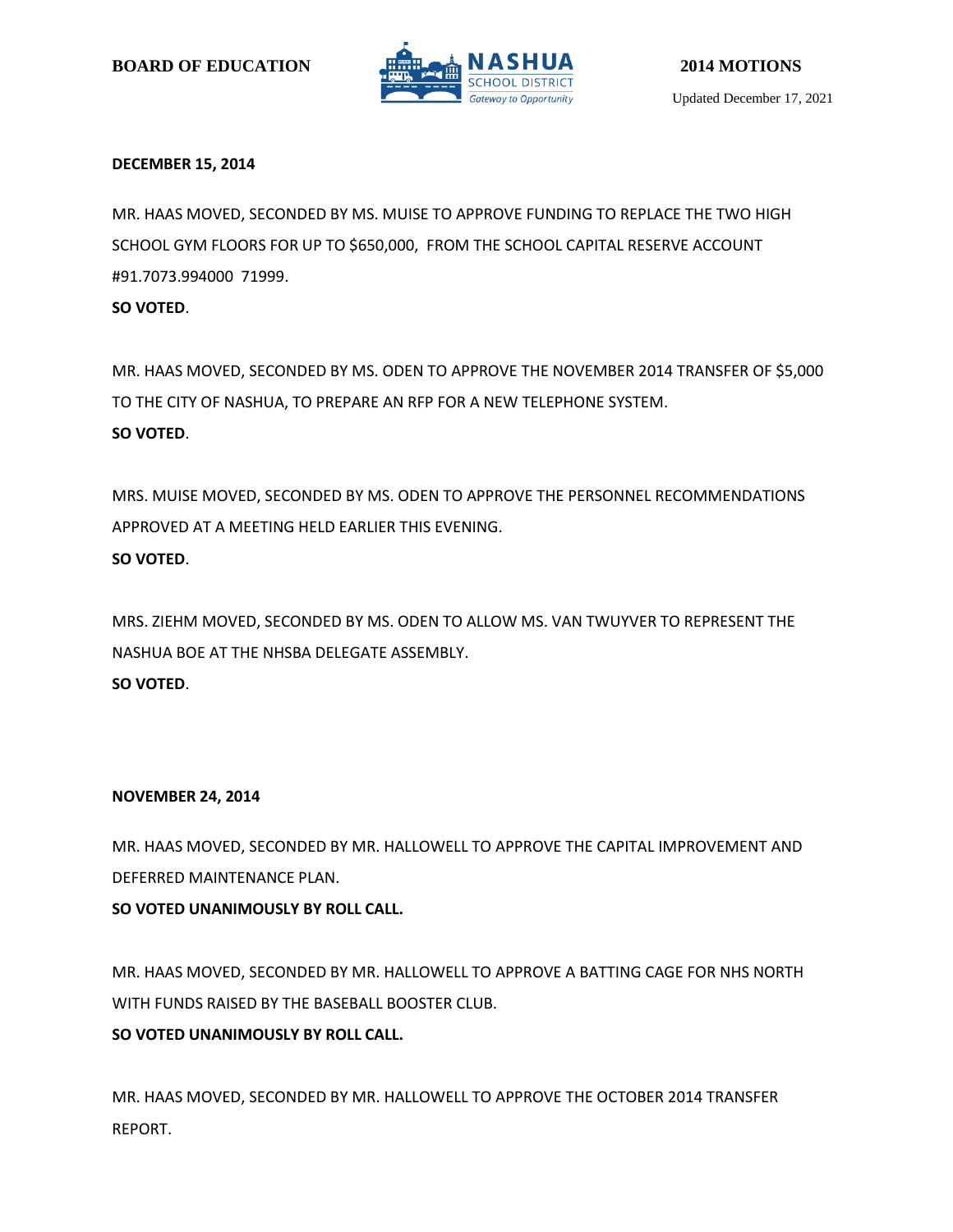### **BOARD OF EDUCATION** 2014 MOTIONS

## **SO VOTED UNANIMOUSLY BY ROLL CALL.**

MR. FARRINGTON MOVED, SECONDED BY MR. MOSHER TO CONTINUE WORKING TO DEVELOP A WORKABLE POLICY TO ALLOW THE SYMPHONY TO SERVE WINE OR BEER DURING THEIR CONCERTS AT KEEFE AUDITORIUM.

**Motion Failed by Roll Call.** (4-5; Aye: Mr. Hallowell, Mr. Mosher, Mr. Farrington, Mr. Haas)

MS. ODEN MOVED, SECONDED BY MRS. ZIEHM TO APPROVE THE PROGRAM OF STUDIES FOR THE 2015- 2016 SCHOOL YEAR.

**SO VOTED UNANIMOUSLY BY ROLL CALL.**

MR. HALLOWELL MOVED, SECONDED BY MR. HAAS TO APPROVE THE CREATION OF THE AD HOC COMMITTEE ON SCHOOL COUNSELING AND GUIDANCE.

**SO VOTED UNANIMOUSLY BY ROLL CALL.**

MR. HALLOWELL MOVED, SECONDED BY MR. MOSHER TO APPROVE ENTERING INTO THE MEMORANDUM OF UNDERSTANDING AS PRESENTED THIS EVENING, PENDING APPROVAL BY ATTORNEY BENNETT.

# **SO VOTED UNANIMOUSLY BY ROLL CALL.**

MS. ODEN MOVED, SECONDED BY MRS. ZIEHM THAT ADMINISTRATION BE ASKED TO DEVELOP A POLICY FOR BOARD APPROVAL THAT ENSURES NO STUDENT WILL BE DENIED RECOGNITION AND/OR ADMITTANCE INTO ANY SCHOOL SANCTIONED SOCIETY, ORGANIZATION, CLUB, TEAM OR RECOGNITION EVENT THAT IS THE RESULT OF AN ADMINISTRATIVE ERROR OR OVERSIGHT, WHENEVER ADMINISTRATION HAS THE ABILITY TO SO. **SO VOTED BY ROLL CALL.** (8-1; Mr. Haas: No)

#### **NOVEMBER 10, 2014**

MS. ODEN MOVED, SECONDED BY MR. HALLOWELL TO APPROVE THE NOMINATIONS OF SHARON COFFEY AS INTERIM PRINCIPAL AT FAIRGROUNDS MIDDLE SCHOOL AT A PRO-RATED SALARY OF \$94,000; AND OF SCOTT JAQUITH AS INTERIM ASSISTANT PRINCIPAL OF FAIRGROUNDS MIDDLE SCHOOL, AT A PRO-RATED SALARY OF \$82,000, EFFECTIVE JANUARY 1, 2015.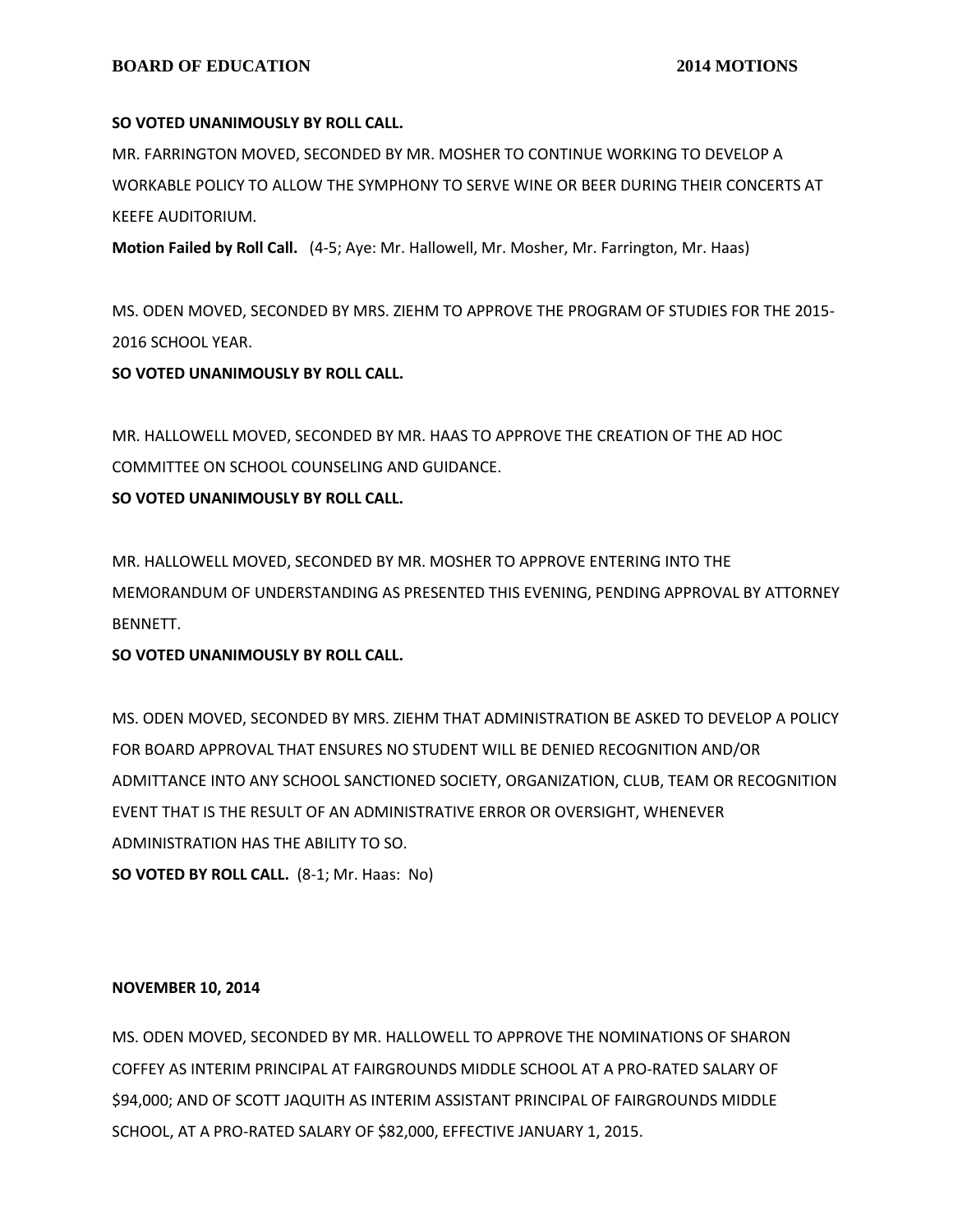### **BOARD OF EDUCATION** 2014 MOTIONS

**SO VOTED.**

#### **OCTOBER 27, 2014**

MR. HAAS MOVED, SECONDED BY MS. MUISE TO APPROVE THE TRANSFER REPORT FOR SEPTEMBER 2014.

**SO VOTED.**

DR. MUROTAKE MOVED, SECONDED BY MS. VAN TWUYVER TO APPROVE THE SELECTION OF MCGRAW HILL AS THE VENDOR OF SELECTION FOR THE GRADE 7 SOCIAL STUDIES TEXTBOOK. **SO VOTED.**

MR. HAAS MOVED, SECONDED BY MS. ODEN TO APPROVE THE 21 CENTURY PROGRAM COORDINATOR JOB DESCRIPTION, AS AMENDED.

### **SO VOTED.**

MR. HAAS MOVED, SECONDED BY MS. ODEN TO APPROVE THE DIRECTOR OF STUDENT SERVICES / ELL JOB DESCRIPTION.

# **SO VOTED.**

MR. MOSHER MOVED, SECONDED BY MS. VAN TWUYVER TO APPROVE THE AGREEMENT BETWEEN THE NASHUA BOARD OF EDUCATION AND THE NASHUA SCHOOL CUSTODIAN UNION, LOCAL 365/COUNCIL 93, AFSCME, AFL-CIO, JULY 1, 2013 THROUGH JUNE 30, 2016. **SO VOTED.**

#### **OCTOBER 14, 2014**

MRS. ZIEHM MOVED, SECONDED BY DR. MUROTAKE TO APPROVE THE GRANTS/GIFTS QUARTERLY UPDATE REPORT AS PRESENTED BY ADMINISTRATION. **SO VOTED**.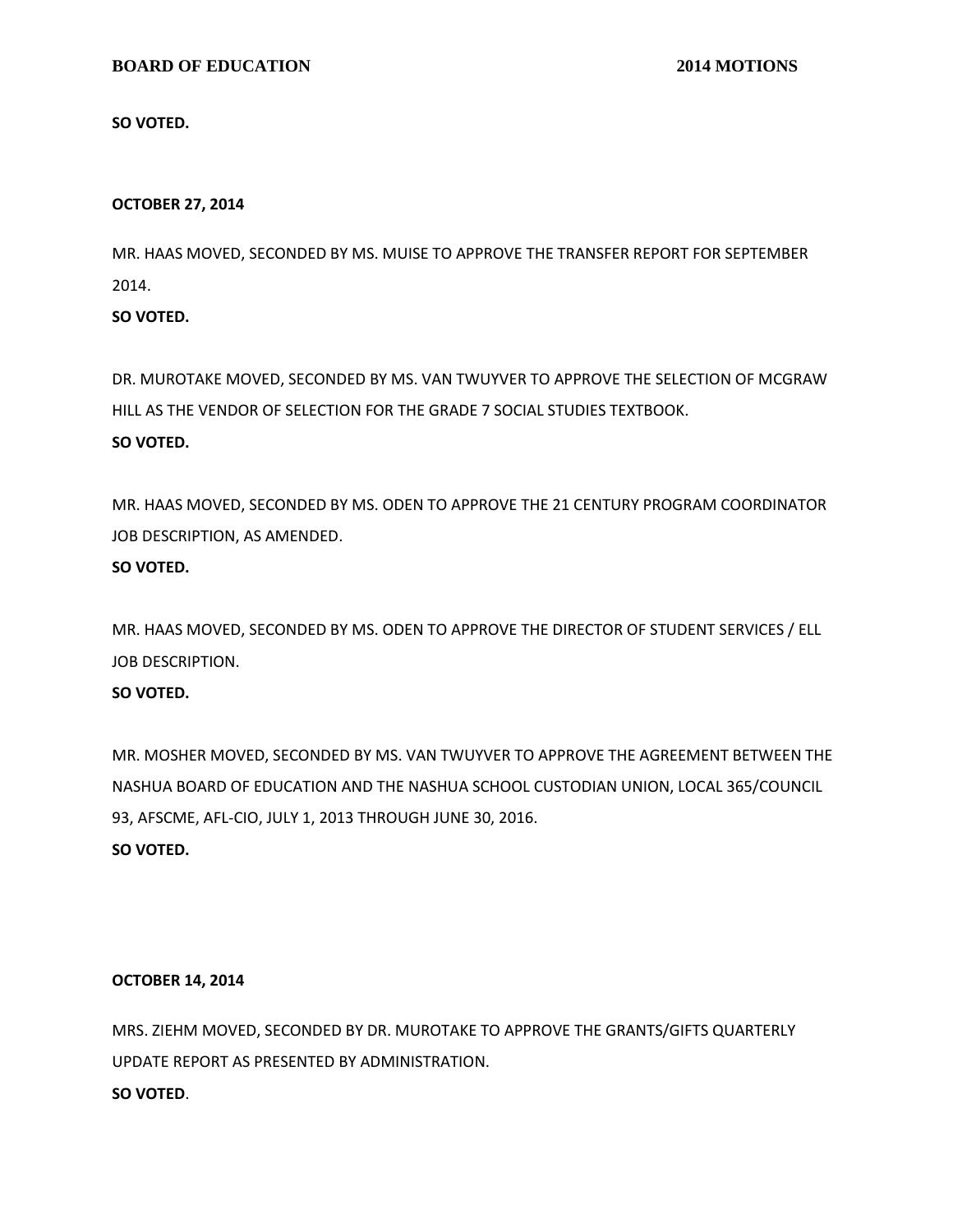#### **SEPTEMBER 29, 2014**

MR. HAAS MOVED, SECONDED BY MR. HALLOWELL TO ACCEPT AND PLACE ON FILE THE REPORT BY RUDY BAZELMANS, REGIONAL DIRECTOR, EXPENSE REDUCTION ANALYSTS, DATED AUGUST 4, 2014. **SO VOTED.**

MR. HAAS MOVED, SECONDED BY MRS. ZIEHM TO APPROVE THE PURCHASE OF E-BOOKS FROM GALE CENGAGE LEARNING ERESOURCES IN THE AMOUNT OF \$25,513.20 FOR FY15 AND \$25,513.20 FOR FY16, FROM TITLE II GRANT FUNDS, ACCOUNT #91.03800.992212 61875. **SO VOTED.**

MR. HAAS MOVED, SECONDED BY MR. HALLOWELL TO APPROVE THE CONTRACT WITH THE YOUTH COUNCIL FOR \$61,325 FOR MIDDLE SCHOOL OUT OF SCHOOL SUSPENSIONS, ACCOUNT #91.1.991110 53600.

### **SO VOTED.**

MR. HAAS MOVED, SECONDED BY MR. HALLOWELL TO APPROVE THE CONTRACT WITH SOUTHEASTERN REGIONAL EDUCATION SERVICE, INC. FOR BRENTWOOD SCHOOL RENTAL SPACE, IN THE AMOUNT OF \$56,655 FOR RENT, PLUS UTILITY COSTS NOT TO EXCEED \$35,000, ACCOUNT # 91.1.081110 54807. **SO VOTED.**

MR. HAAS MOVED, SECONDED BY MR. HALLOWELL TO APPROVE THE CONTRACT WITH MAHESH SHARMA, FOR WORKSHOPS TO IMPROVE TEACHING MATHEMATICS K-2 AT LEDGE STREET SCHOOL, IN THE AMOUNT OF \$25,000 PLUS TRAVEL EXPENSES NOT TO EXCEED \$2,000, ACCOUNT #91.03800.992210 53628.

#### **SO VOTED.**

MRS. ZIEHM MOVED, SECONDED BY MR. HALLOWELL TO APPROVE THE FY 2015 SALARY INCREASES FOR NON-AFFILIATED STAFF INCLUDED IN THE MEMO DATED SEPTEMBER 18, 2014. **SO VOTED.**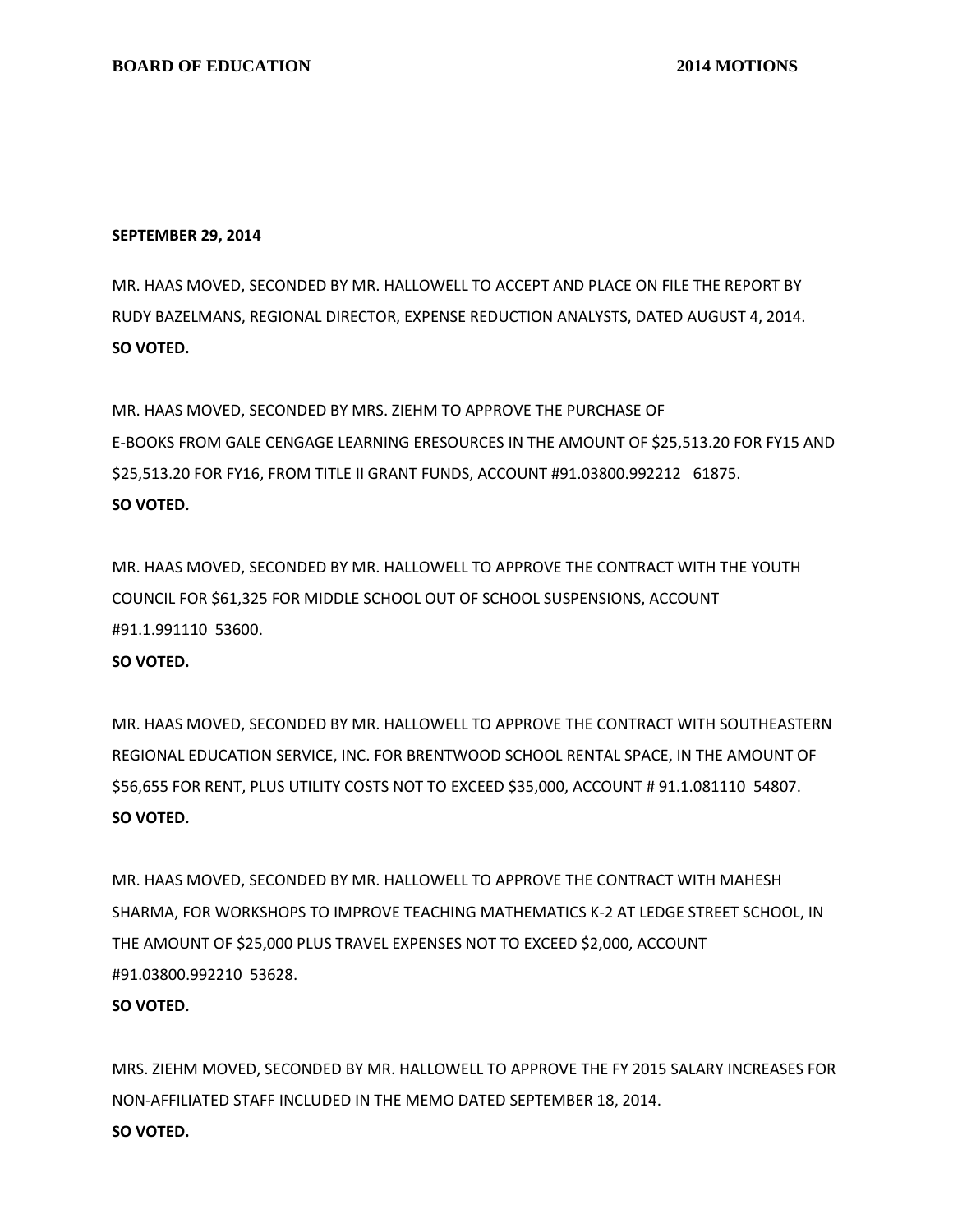MRS. ZIEHM MOVED, SECONDED BY MR. HALLOWELL TO APPROVE FOR THE 2014-15 SCHOOL YEAR ONLY, THE JOB DESCRIPTION FOR THE COORDINATOR NASHUA PROGRAM AT BRENTWOOD. **SO VOTED.**

MRS. ZIEHM MOVED, SECONDED BY MR. HALLOWELL TO APPROVE THE JOB DESCRIPTION FOR THE DATA ANALYST WITH THE CHANGES RECOMMENDED BY MR. HAAS AND MR. FARRINGTON. **SO VOTED.**

### **SEPTEMBER 10, 2014**

MR. HALLOWELL MOVED, SECONDED BY MR. HASS TO RECOMMEND BOARD APPROVAL OF THE AUTHORIZATION NOT TO EXCEED \$30,000 TO THE LOWEST RESPONSIBLE BIDDER FOR BOILER REPAIR OF A CONDENSATION TANK AT ELM STREET MIDDLE SCHOOL. CONSIDERING THE URGENCY, WE AUTHORIZE TO PROCEED WITHOUT A FORMAL SOLICITATION PROCESS. **SO VOTED.**

#### **SEPTEMBER 8, 2014**

MR. HAAS MOVED, SECONDED BY MS. MUISE TO APPROVE THE PURCHASE OF A DATA BACKUP SOLUTION TO RTM UNITRENDS, AT A COST OF \$59,395. THIS INCLUDES THE FIRST THREE YEARS OF SUPPORT, FOURTH YEAR REPLACEMENT AND ONGOING SUPPORT COSTS OF \$5,500 A YEAR. ACCOUNT # 91.1.992225 71221.

#### **SO VOTED.**

MR. HAAS MOVED, SECONDED BY MR. MOSHER TO APPROVE THE CONTRACT WITH GALE ASSOCIATES FOR THE DESIGN AND CONTRACT ADMINISTRATION TO REPLACE THE RUBBER GYM FLOOR AT NHS NORTH IN THE AMOUNT OF \$30,200, ACCOUNT # 91.1001.994600 81100. **SO VOTED.**

MR. HAAS MOVED, SECONDED BY MR. MOSHER TO APPROVE THE CONTRACT WITH NOBLIN & ASSOCIATES FOR THE DESIGN AND CONTRACT ADMINISTRATION TO REPLACE THE ROOFING SYSTEMS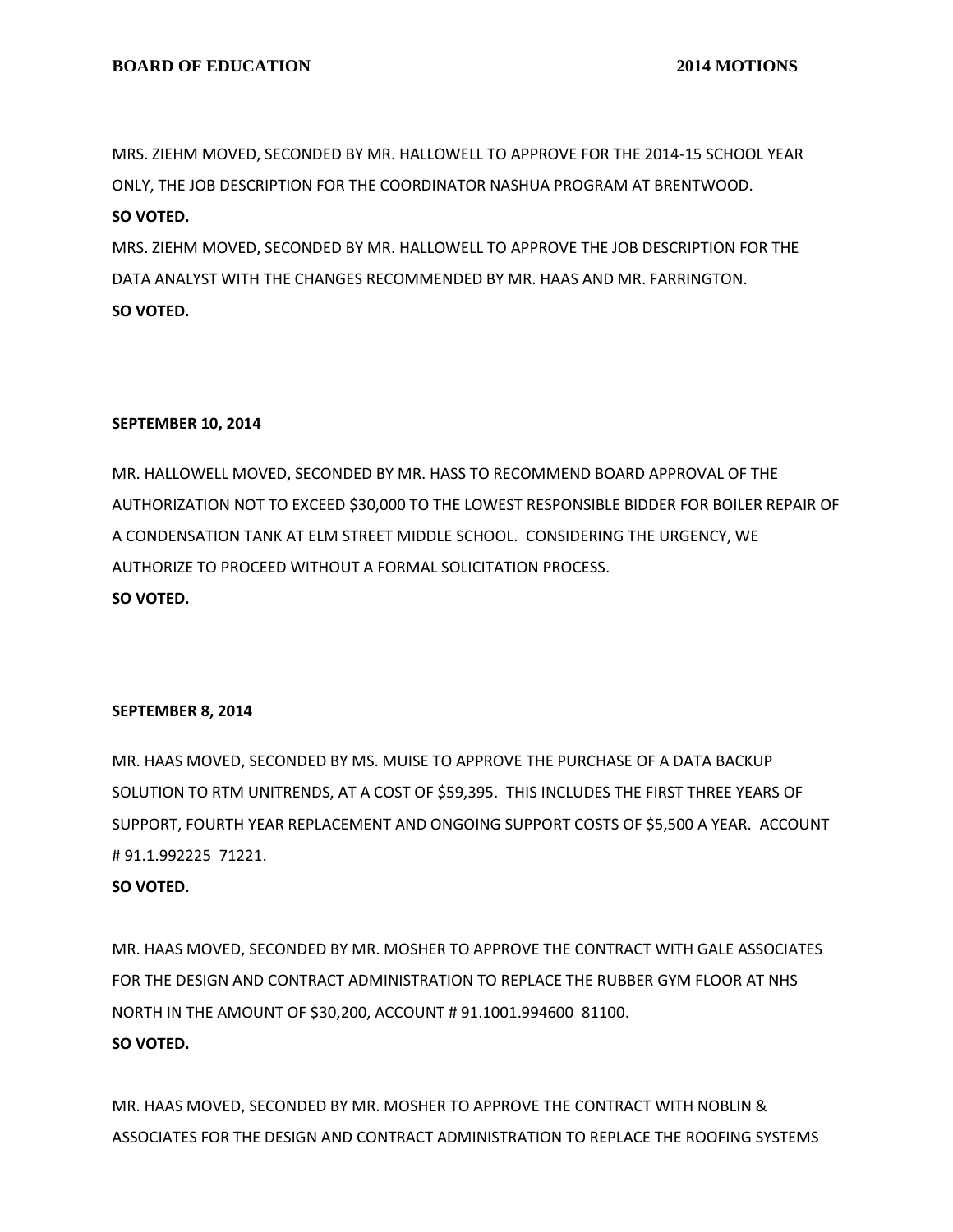AT ELM STREET MIDDLE SCHOOL, FAIRGROUNDS MIDDLE SCHOOL, NEW SEARLES ELEMENTARY SCHOOL, AND PLANT OPERATIONS IN THE AMOUNT OF \$32,130, ACCOUNT #91.1001.994600 81100. **SO VOTED.**

MR. HAAS MOVED, SECONDED BY MR. MOSHER TO APPROVE THE CONTRACT WITH NASHUA WALLPAPER FOR CARPET SQUARES INSTALLATION IN THE GRAPHIC ARTS ROOMS AT NHS NORTH, AT A COST OF \$18,025, ACCOUNT #91.1.222620 54280.

# **SO VOTED.**

MR. HAAS MOVED, SECONDED BY MR. MOSHER TO APPROVE A REQUEST FOR BONDING THE FOLLOWING PROJECTS: ROOFING REPLACEMENTS AT DR. CRISP ELEMENTARY, NEW SEARLES ELEMENTARY, ELM STREET MIDDLE, FAIRGROUNDS MIDDLE AND PLANT OPERATIONS AT \$1.5 MILLION; REPLACEMENT OF RUBBER GYM FLOORS AT NHS NORTH AND NHS SOUTH, \$650,000; RENOVATION OF SUNSET HEIGHTS ELEMENTARY, \$7.5 MILLION. **SO VOTED.**

MR. HAAS MOVED, SECONDED BY MR. MOSHER TO APPROVE THE FOLLOWING SPECIAL EDUCATION CONTRACTS: BOOTHBY THERAPY SERVICES, \$30,000 FOR ALTERNATIVE AUGMENTATIVE SERVICES FOR THE 2014-15 SCHOOL YEAR, ACCOUNT #91.03955.022190 53628; TERESA BOLICK, PH.D., \$25,000 FOR CONSULTING SERVICES FOR INTENSIVE PROGRAMS FOR CHILDREN WITH AUTISM FOR THE PERIOD JULY 1, 2014-JUNE 30, 2015, ACCOUNT #91.03955.022200 5362; CARROLL CENTER FOR THE BLIND, \$40,000 TO PROVIDE ORIENTATION AND MOBILITY TRAINING FOR VISUALLY IMPAIRED STUDENTS, ACCOUNT #91.03955.022190 53628.

# **SO VOTED.**

MS. VAN TWUYVER MOVED, SECONDED BY MRS. ZIEHM TO RESCIND POPPS #11400 – DISTRICT WEB PUBLISHING POLICY.

# **SO VOTED.**

MS. VAN TWUYVER MOVED, SECONDED BY MR. MOSHER APPROVE POPPS JBAA – SEXUAL DISCRIMINATION AND HARASSMENT – STUDENTS, AS AMENDED BY CORPORATION COUNSEL. **SO VOTED.**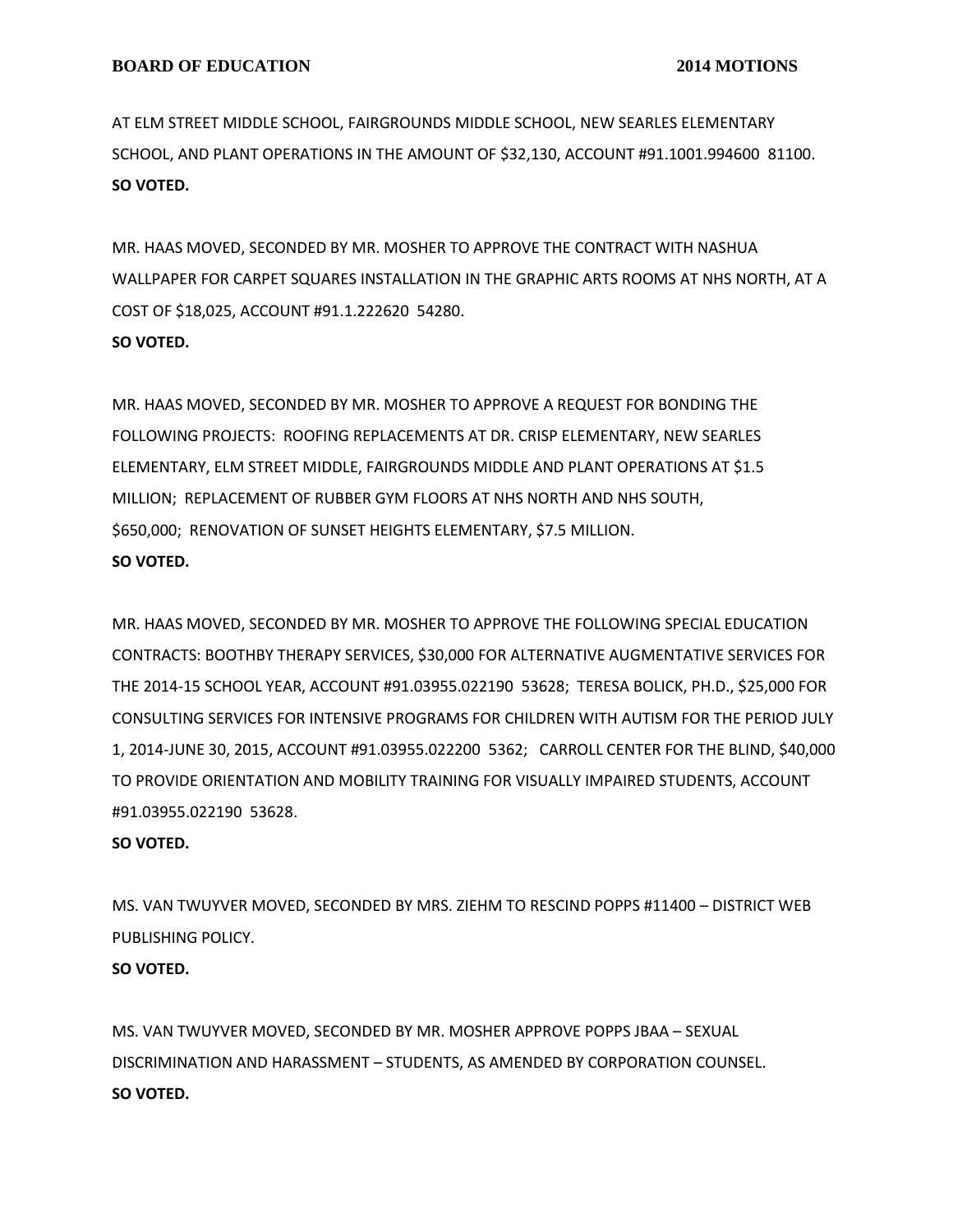MS. VAN TWUYVER MOVED, SECONDED BY MRS. ZIEHM APPROVE POPPS GBJC – STAFF JOB DESCRIPTIONS, AS AMENDED.

**SO VOTED.**

MRS. ZIEHM MOVED, SECONDED BY MR. HAAS TO APPROVE THE REVISED PERSONNEL RECOMMENDATIONS DATED SEPTEMBER 8, 2014, AS PRESENTED. **SO VOTED.**

MRS. ZIEHM MOVED, SECONDED BY MR. MOSHER TO APPROVE THE U.S. DEPARTMENT OF EDUCATION COUNSELING GRANT. **SO VOTED.**

# **AUGUST 25, 2014 (SPECIAL BOE)**

MS. ODEN MOVED, SECONDED BY MS. VAN TWUYVER TO APPROVE THE PERSONNEL RECOMMENDATIONS DATED AUGUST 25, 2014 AS PRESENTED. **SO VOTED.**

# **AUGUST 18, 2014 (SPECIAL BOE)**

MS. MUISE MOVED, SECONDED BY MR. HALLOWELL TO REMOVE ONE HIGH SCHOOL TEACHING POSITION FOR \$45,815; REDUCE THE COMPUTER TECHNOLOGY BUDGET BY \$10,000; AND REDUCE THE FURNITURE REPLACEMENT BUDGET BY \$4,185 FOR A TOTAL REDUCTION OF \$60,000. **SO VOTED BY ROLL CALL.** (5-3: Nay: Dr. Murotake, Ms. Oden, Ms. Muise)

MR. HALLOWELL MOVED, SECONDED BY MS. ODEN TO APPROVE PERSONNEL RECOMMENDATIONS #2-6 AND #8-14 DATED AUGUST 18, 2014. **SO VOTED.**

MR. HALLOWELL MOVED, SECONDED BY MR. MOSHER TO APPROVE PERSONNEL RECOMMENDATION #7.

# **SO VOTED.**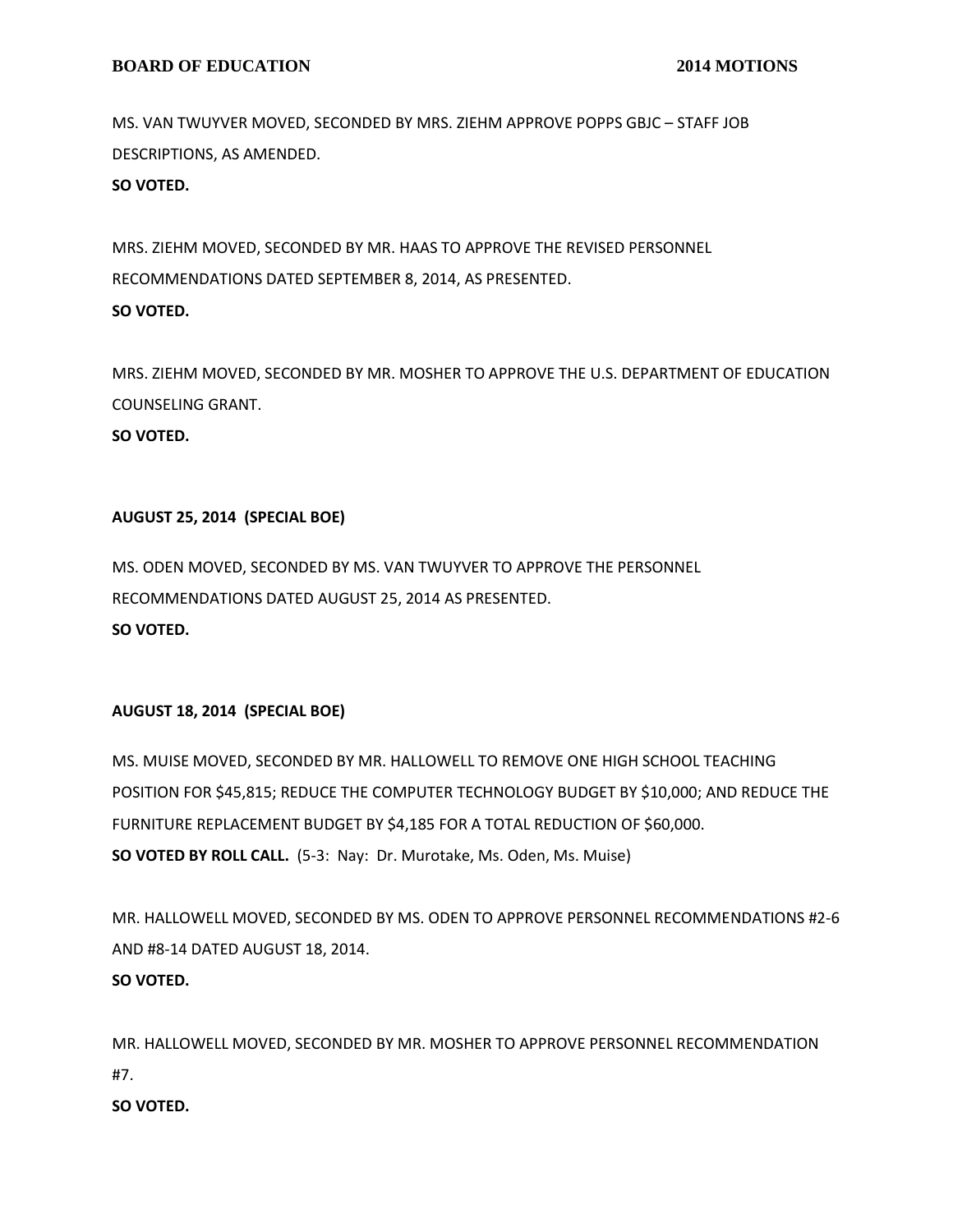#### **AUGUST 11, 2014**

MR. HALLOWELL MOVED, SECONDED BY MR. HAAS TO APPROVE THE 2015 BOE CALENDAR. **SO VOTED.** MR. HAAS MOVED, SECONDED BY MR. HALLOWELL TO APPROVE PERSONNEL RECOMMENDATIONS DATED AUGUST 11, 2014

**SO VOTED BY ROLL CALL.** (6-2; Nay: Ms. Oden, Mrs. Ziehm)

#### **JULY 21, 2014 (Special BOE)**

MRS. ODEN MOVED, SECONDED BY MR. HALLOWELL TO ELECT PHILIP DeROSA AS ASSISTANT PRINCIPAL OF NHS SOUTH, AT AN ANNUAL SALARY OF \$80,000. **SO VOTED BY ROLL CALL.** (7-1; Nay: Mrs. Ziehm)

MR. HALLOWELL MOVED, SECONDED BY TO APPROVE THE PERSONNEL RECOMMENDATIONS DATED JULY 21, 2014, ITEMS 1,2 AND 4 THROUGH 7. **SO VOTED.**

MR. HALLOWELL MOVED, SECONDED BY MR. MOSHER TO ELECT DANNO HYNES, LIBRARY MEDIA SPECIALIST, DR. CRISP ELEMENTARY, FOR THE 2014-15 SCHOOL YEAR, (BACHELORS+30, STEP 0, \$41,078). *(#3 on Personnel Recommendation list*) **SO VOTED BY ROLL CALL.** (5-3; Nay: Mrs. Oden, Ms. Muise, Mrs. Ziehm)

MR. HALLOWELL MOVED, SECONDED BY MR. HAAS TO MOVE FORWARD WITH THE NASHUA PROGRAM AT BRENTWOOD, WITH THE ASSOCIATED COSTS PRESENTED BY THE SUPERINTENDENT. **SO VOTED.**

#### **JULY 14, 2014**

MR. HAAS MOVED, SECONDED BY MR. HALLOWELL TO APPROVE THE CONTRACT WITH THE ADULT LEARNING CENTER – CLEARWAY HIGH SCHOOL FOR 15 SPED STUDENTS IN THE AMOUNT OF \$290,547.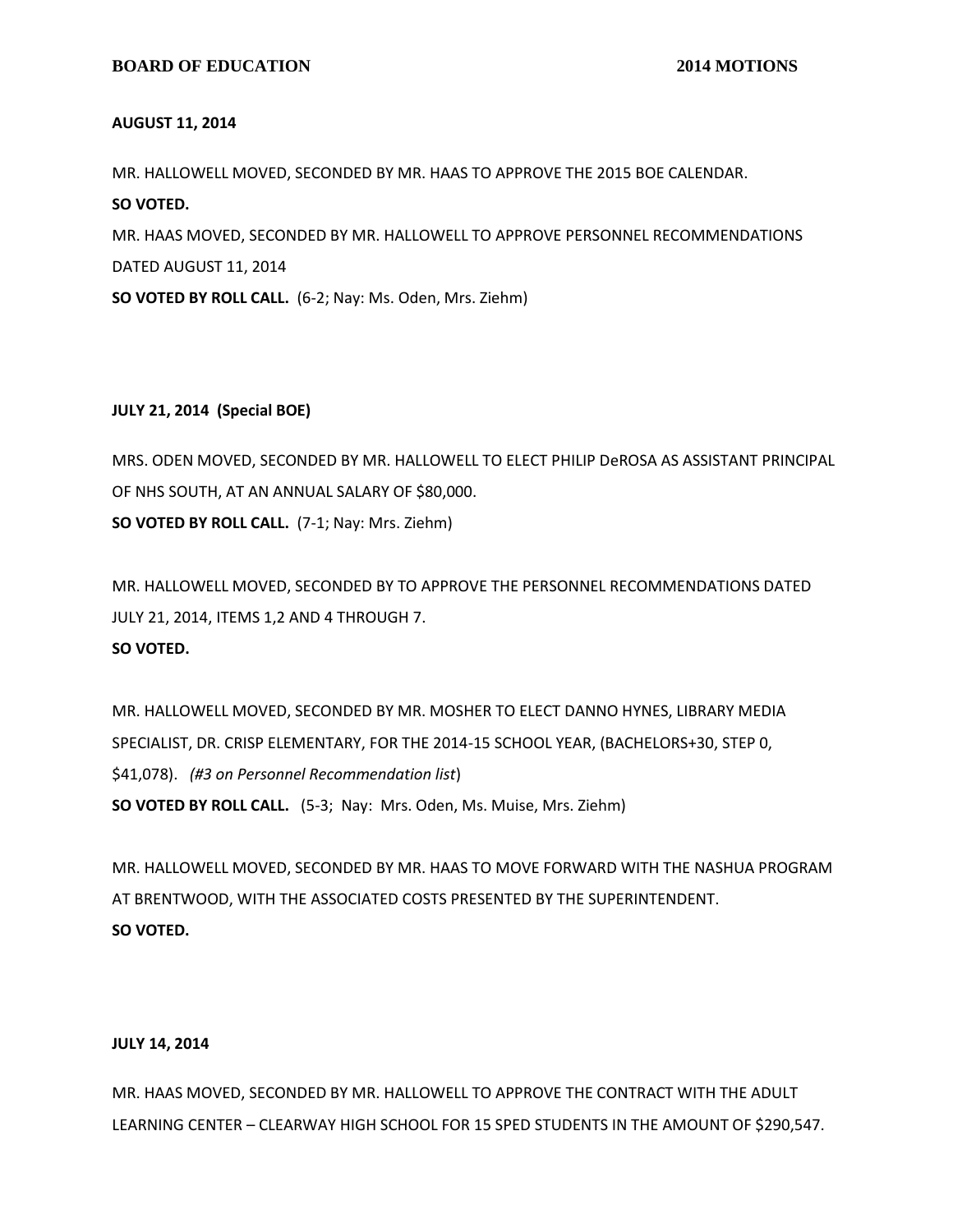**SO VOTED.**

MR. HAAS MOVED, SECONDED BY MR. HALLOWELL TO APPROVE THE CONTRACT WITH THE ADULT LEARNING CENTER – CLEARLY HIGH SCHOOL, FOR UP TO 50 STUDENTS IN THE AMOUNT OF \$292,171. **SO VOTED.**

MR. HAAS MOVED, SECONDED BY MR. HALLOWELL TO ALLOW ADMINISTRATION TO POST POSITIONS FOR THE NASHUA PROGRAM AT BRENTWOOD, AND TO ASK ADMINISTRATION TO RETURN WITH ANSWERS BY JULY 21, 2014.

#### **SO VOTED.**

MR. HALLOWELL MOVED, SECONDED BY MRS. ZIEHM TO ACCEPT AND PLACE ON FILE THE QUARTERLY REPORT ON GRANTS AND GIFTS.

## **SO VOTED.**

DR. MUROTAKE MOVED, SECONDED BY MR. HALLOWELL TO APPROVE MOVING FORWARD WITH THE IMPLEMENTATION OF E-BLOCK..

# **SO VOTED.**

MS. VAN TWUYVER MOVED, SECONDED BY MS. MUISE TO RENEW MEMBERSHIP WITH THE NHSBA, AT AN ANNUAL COST OF \$7,117,32.

**SO VOTED BY ROLL CALL.** (6-3; Nay: Mr. Hallowell, Dr. Murotake, Ms. Muise)

MR. HALLOWELL MOVED, SECONDED BY MRS. ZIEHM TO APPROVE PERSONNEL RECOMMENDATIONS #1-8 AND #10-15 AS PRESENTED ON JULY 14, 2014. **SO VOTED.**

MR. HALLOWELL MOVED, SECONDED BY MS. VAN TWUYVER TO ACCEPT THE RESIGNATION OF KERRY PILLSBURY AS .5 ASSISTANT PRINCIPAL AT BIRCH HILL ELEMENTARY SCHOOL, AND APPROVE THE NOMINATION OF KERRY PILLSBURY, AS A SPED TEACHER AT BIRCH HILL ELEMENTARY SCHOOL, FOR THE 2014-2015 SCHOOL YEAR (MASTERS, STEP 14, \$70,937).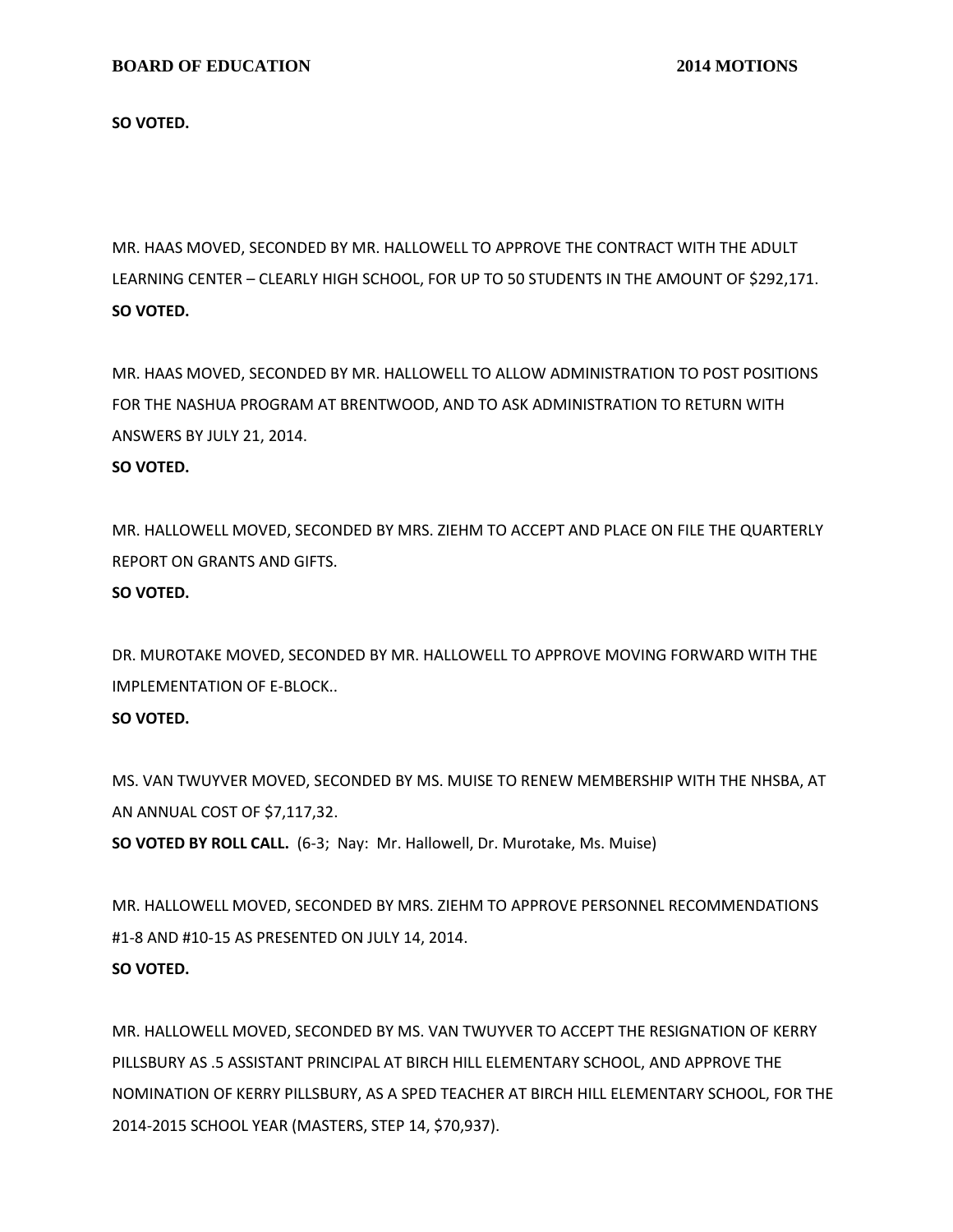**SO VOTED BY ROLL CALL.** (8-1; Nay: Mrs. Ziehm)

#### **JUNE 30, 2014**

MR. HAAS MOVED, SECONDED BY MR. HALLOWELL TO APPROVE THE PURCHASE OF WIRELESS ACCESS POINTS FOR NHS NORTH AND NHS SOUTH FROM CUSTOM COMPUTER, AT A COST NOT TO EXCEED \$95,000 TO COME FROM FY 2014 FUNDS, ACCOUNT #91.1.992225 71221. **SO VOTED.**

MR. HAAS MOVED, SECONDED BY MR. HALLOWELL TO APPROVE THE DESIGN AND VISUAL COMMUNICATIONS EQUIPMENT AND FURNITURE LIST FOR THE GRAPHIC DESIGN CTE PROGRAM, FOR A TOTAL OF \$129,750 TO COME FROM CTE CAPITAL RESERVE, ACCOUNT #TF91.7076 71000. **SO VOTED.**

MR. HAAS MOVED, SECONDED BY MR. HALLOWELL TO APPROVE THE TRANSPORTATION CONTRACT WITH FIRST STUDENT, INC, FOR FIVE (5) YEARS FOR THE PERIOD JULY 1, 2014 TO JUNE 30, 2019. **SO VOTED.**

MR. HAAS MOVED, SECONDED BY MR. HALLOWELL TO APPROVE THE CONTRACTS FOR: FIRE ALARM INSPECTIONS, TO AMERICAN SECURITY & FIRE PROTECTION IN THE AMOUNT OF \$5,400; SPRINKLER SYSTEM INSPECTIONS, TO FIRE PROTECTION TEAM IN THE AMOUNT OF \$7,946; FIRE EXTINGUISHER INSPECTIONS, TO FIRE SUPPRESSION EQUIPMENT NOT TO EXCEED \$8,000; HOOD CLEANING TO TRI-STATE FIRE PROTECTION NOT TO EXCEED \$4,500; HOOD INSPECTIONS, TO TRI-STATE FIRE PROTECTION, FOR \$2,040, FOR A TOTAL AMOUNT OF \$27,886 FROM FY 2015 BUDGET, ACCOUNT #91.1.222620 53628.

### **SO VOTED.**

MS. MUISE MOVED, SECONDED BY MR. HALLOWELL TO APPROVE A ONE-YEAR EXTENSION OF THE LEASE AGREEMENT WITH THE FIRST CHURCH IN NASHUA FOR TITLE I PRESCHOOL CLASSROOMS AND OFFICE SPACE FOR \$44,952, ACCOUNT #91.3800. 992210.

**SO VOTED.** (Mr. Haas abstained)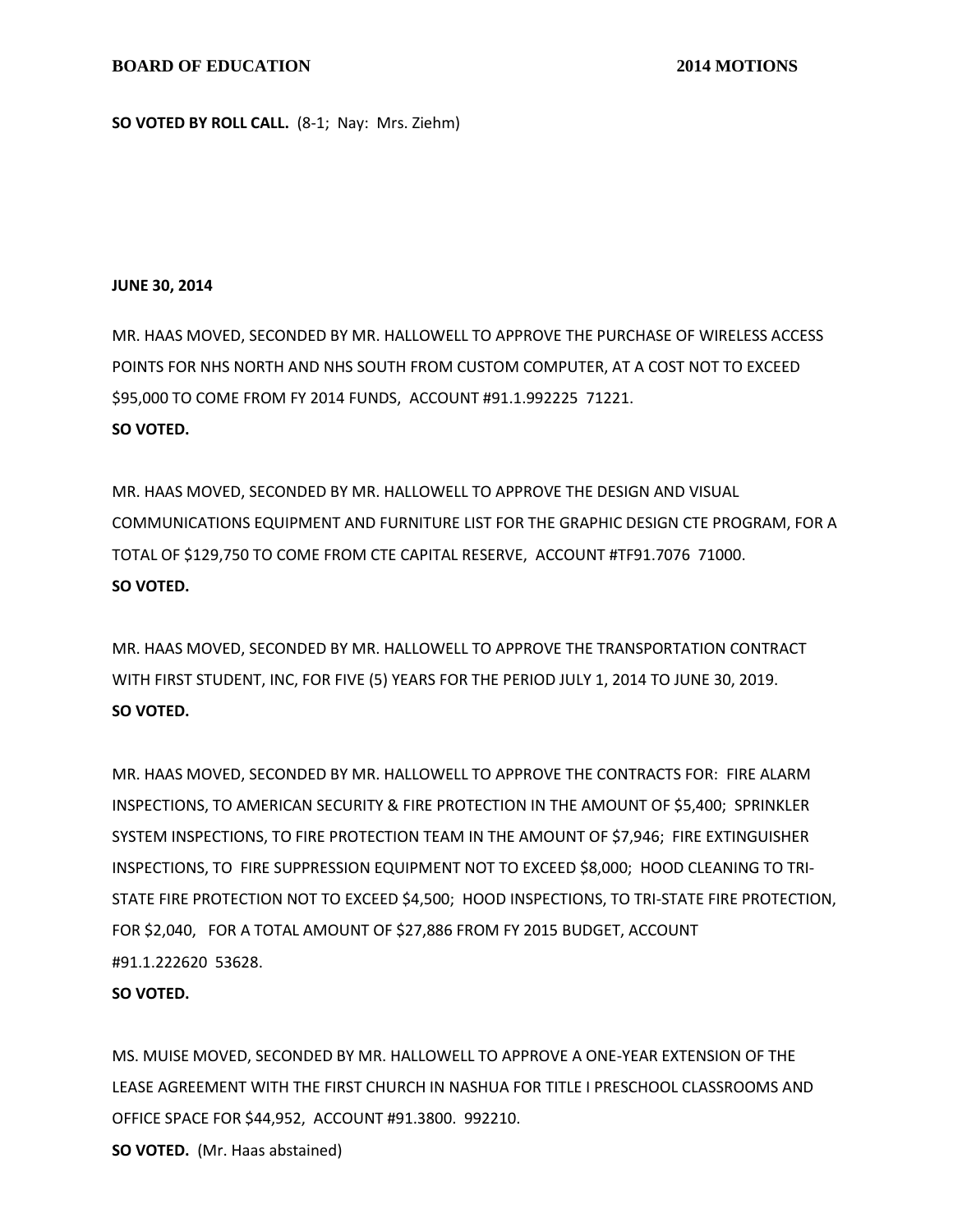MR. HAAS MOVED, SECONDED BY MR. HALLOWELL TO APPROVE THE CONTRACT WITH MARGE PETIT, MPC EDUCATIONAL CONSULTING, FOR OGAP TRAINING, IN THE AMOUNT OF \$20,680, ACCOUNT # 91.03504.992210 53628.

### **SO VOTED.**

MR. HAAS MOVED, SECONDED BY MR. HALLOWELL TO APPROVE THE CONTRACT WITH THE NORTHEAST FOUNDATION FOR CHILDREN, RESPONSIVE CLASSROOMS, IN THE AMOUNT OF \$38,000, ACCOUNT #91.3800. 992210.

**SO VOTED.**

MR. HAAS MOVED, SECONDED BY MR. HALLOWELL TO ACCEPT AND PLACE ON FILE THE CITY OF NASHUA SCHOOL DISTRICT STUDENT ACTIVITY FUND AUDIT. **SO VOTED.**

MR. HALLOWELL MOVED, SECONDED BY MS. VAN TWUYVER TO AMEND THE MOTION TO REPLACE, "AND IN PARALLEL, SUBMIT THE POLICY OT THE CITY ATTORNEY FOR LEGAL REVIEW" WITH, "CONTINGENT UPON LEGAL APPROVAL FROM THE CITY ATTORNEY." **SO VOTED.**

MS. VAN TWUYVER MOVED, SECONDED BY DR. MUROTAKE TO APPROVE POLICY JBAA, SEXUAL DISCRIMINATION AND HARASSMENT - STUDENTS, AS AMENDED BY THE POLICY COMMITTEE; CONTINGENT UPON ATTORNEY BENNETT'S REVIEW.

# **SO VOTED.**

DR. MUROTAKE MOVED, SECONDED BY MR. HALLOWELL TO APPROVE THE MATH AND THE SCIENCE SCOPE AND SEQUENCE PROGRESSION OF LEARNING. **SO VOTED.**

MRS. ZIEHM MOVED, SECONDED BY MRS. ODEN TO APPROVE NICOLE LECLAIRE, INTERIM DIRECTOR OF GUIDANCE, NHS NORTH, FOR THE 2014-15 SCHOOL YEAR, AT A SALARY OF \$79,000. **SO VOTED BY ROLL CALL.** (6-3; No: Dr. Murotake, Ms. Van Twuyver, Mrs. Ziehm)

MRS. ZIEHM MOVED, SECONDED BY MRS. ODEN TO APPROVE LORI COUTU, INTERIM DIRECTOR OF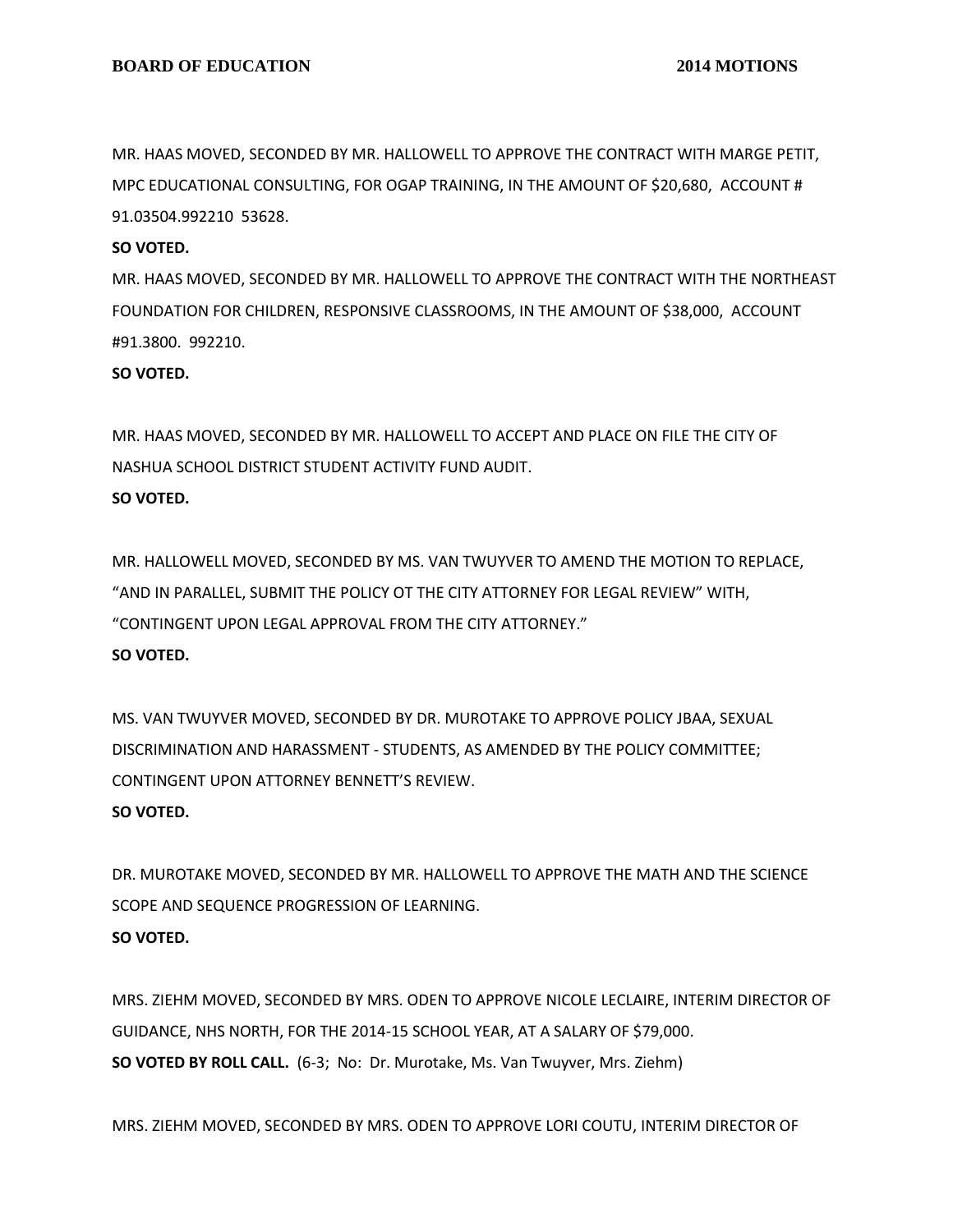### **BOARD OF EDUCATION** 2014 MOTIONS

GUIDANCE, NHS SOUTH, FOR THE 2014-15 SCHOOL YEAR, AT A SALARY OF \$82,000. **SO VOTED UNANIMOUSLY BY ROLL CALL.**

MR. HALLOWELL MOVED, SECONDED BY MRS. ODEN TO APPROVE THE AGREEMENT BETWEEN THE NASHUA BOARD OF EDUCATION AND UNIT B, PARA-EDUCATORS, NASHUA TEACHERS UNION, LOCAL 1044, AFT, AFL-CIO, JULY 1, 2014 THROUGH JUNE 30, 2015. **SO VOTED BY ROLL CALL**. (8-0; Mr. Farrington abstained)

MR. HALLOWELL MOVED, SECONDED BY MRS. ODEN TO APPROVE THE PERSONNEL RECOMMENDATIONS DATED JUNE 30, 1014, AS PRESENTED. **SO VOTED.**

### **JUNE 9, 2014**

MRS. ZIEHM MOVED, SECONDED BY MRS. ODEN TO APPROVE THE PERSONNEL RECOMMENDATIONS DATED JUNE 9, 2014 AS PRESENTED.

# **SO VOTED.**

MRS. ZIEHM MOVED, SECONDED BY MRS. ODEN TO ELECT ROSE FRANCOEUR, INTERIM PRINCIPAL, DR. CRISP ELEMENTARY SCHOOL, FOR THE 2014-15 SCHOOL YEAR, EFFECTIVE JULY 1, 2014, AT A PRORATED SALARY OF \$80,200.

#### **SO VOTED.**

MR. HALLOWELL MOVED, SECONDED BY MR. HAAS TO APPROVE THE FAIRGROUNDS ELEMENTARY SCHOOL SIG GRANT PROPOSAL.

# **SO VOTED.**

MR. HALLOWELL MOVED, SECONDED BY MR. HAAS TO APPROVE OUR PARTICIPATION IN THE OGAP TRAINING CONSORTIUM.

**SO VOTED.**

**JUNE 4, 2014 (Budget)**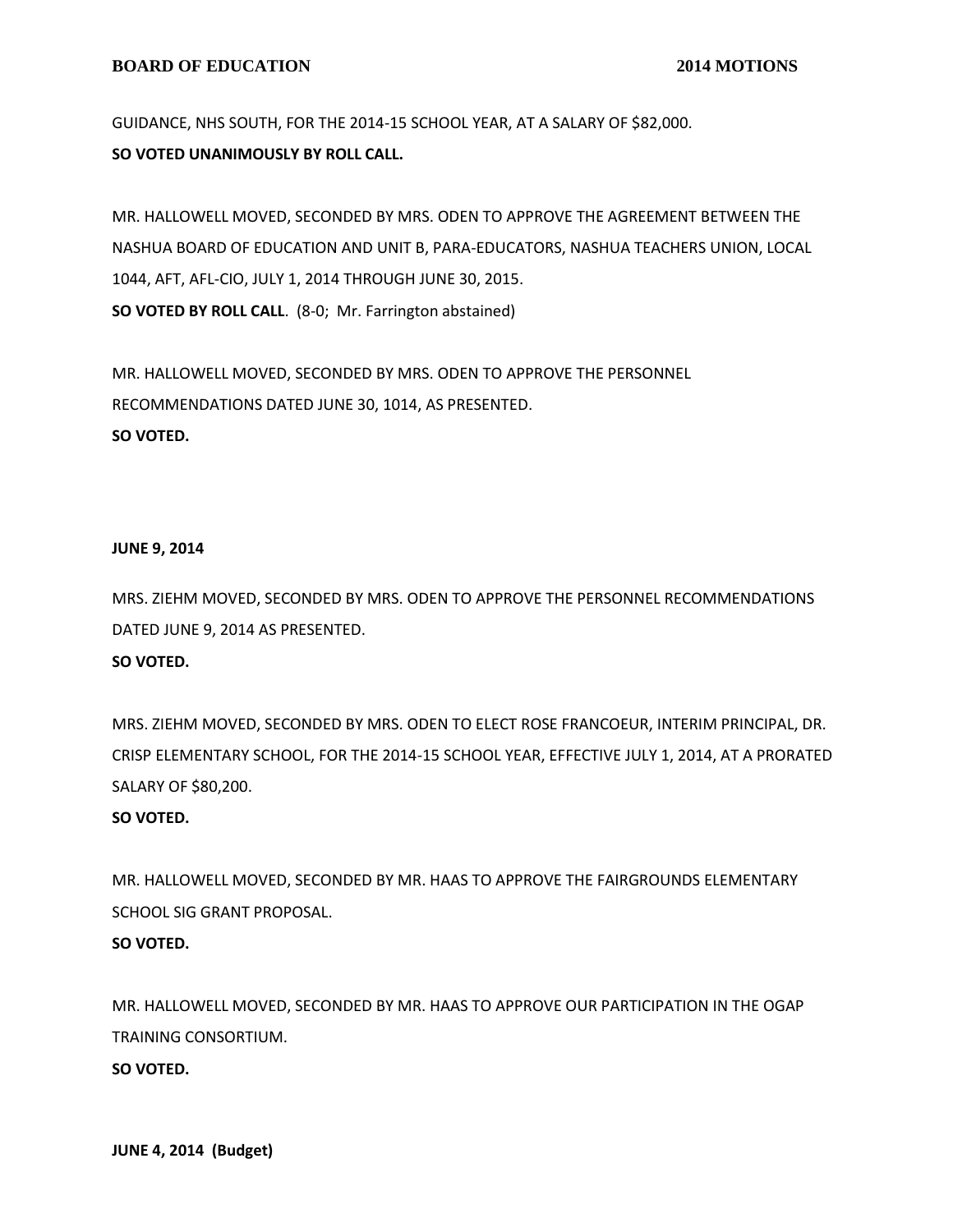MR. HAAS MOVED, SECONDED BY DR. MUROTAKE TO RECONSIDER THE VOTE OF THE MOTION MADE BY THE BUDGET COMMITTEE MEETING OF MAY 14, 2014, LEADING TO THE CREATION OF A LIST OF ACTIONS TO BE TAKEN TO MEET THE MAYOR'S RECOMMENDED SCHOOL DEPARTMENT'S BUDGET. **SO VOTED UNANIMOUSLY BY ROLL CALL.**

MR. HAAS MOVED, SECONDED BY MRS. ZIEHM TO AMEND THE MOTION, TO REMOVE THE WORD "MADE" AND REPLACE IT WITH "CONSIDERED."

# **SO VOTED.**

MRS. ZIEHM MOVED, SECONDED BY MRS. ODEN TO COME UP WITH \$160,000 IN CUTS THAT WOULD BE CONSIDERED IF THE MAYOR'S BUDGET IS SUPPORTED BY THE BOARD OF ALDERMEN. **SO VOTED**.

DR. MUROTAKE MOVED, SECONDED BY MRS. ZIEHM TO AMEND THE MOTION TO CHANGE "\$95,000" TO "\$80,000".

# **SO VOTED**.

MRS. ZIEHM MOVED, SECONDED BY DR. MUROTAKE TO NOT HIRE THE ASSISTANT PRINCIPAL POSITION CURRENTLY OPEN AT NHS SOUTH, AND TRANSFER ONE OF THE ASSISTANT PRINCIPALS FROM NHS NORTH TO SOUTH, FOR A SAVINGS OF APPROXIMATELY \$80,000.

**Motion Fails by roll call.** (5-4; Yes: Dr. Murotake, Ms. Van Twuyver, Mrs. Ziehm, Ms. Muise)

DR. MUROTAKE MOVED, SECONDED BY MRS. MUISE TO DIVIDE THE QUESTION INTO TWO MOTIONS; ONE TO REDUCE THE THREE HIGH SCHOOL TEACHING POSITIONS; AND ANOTHER TO REDUCE THE FURNITURE BUDGET.

**SO VOTED**. (6-3)

DR. MUROTAKE MOVED, SECONDED BY MR. MOSHER TO AMEND THE MOTION, BY INSERTING THE WORDS, "UP TO" BEFORE "THREE" AND BEFORE "\$137,445." **Motion Fails by Roll Call**. (4-5; Yes: Mr. Mosher, Dr. Murotake, Ms. Van Twuyver, Ms. Muise)

MR. HALLOWELL MOVED, SECONDED BY MR. FARRINGTON TO REDUCE THREE HIGH SCHOOL TEACHING POSITIONS FOR A TOTAL REDUCTION OF \$137,445.

**Motion Fails by Roll Call**. (4-5; Yes: Mr. Hallowell, Mr. Mosher, Mr. Farrington, Mr. Haas)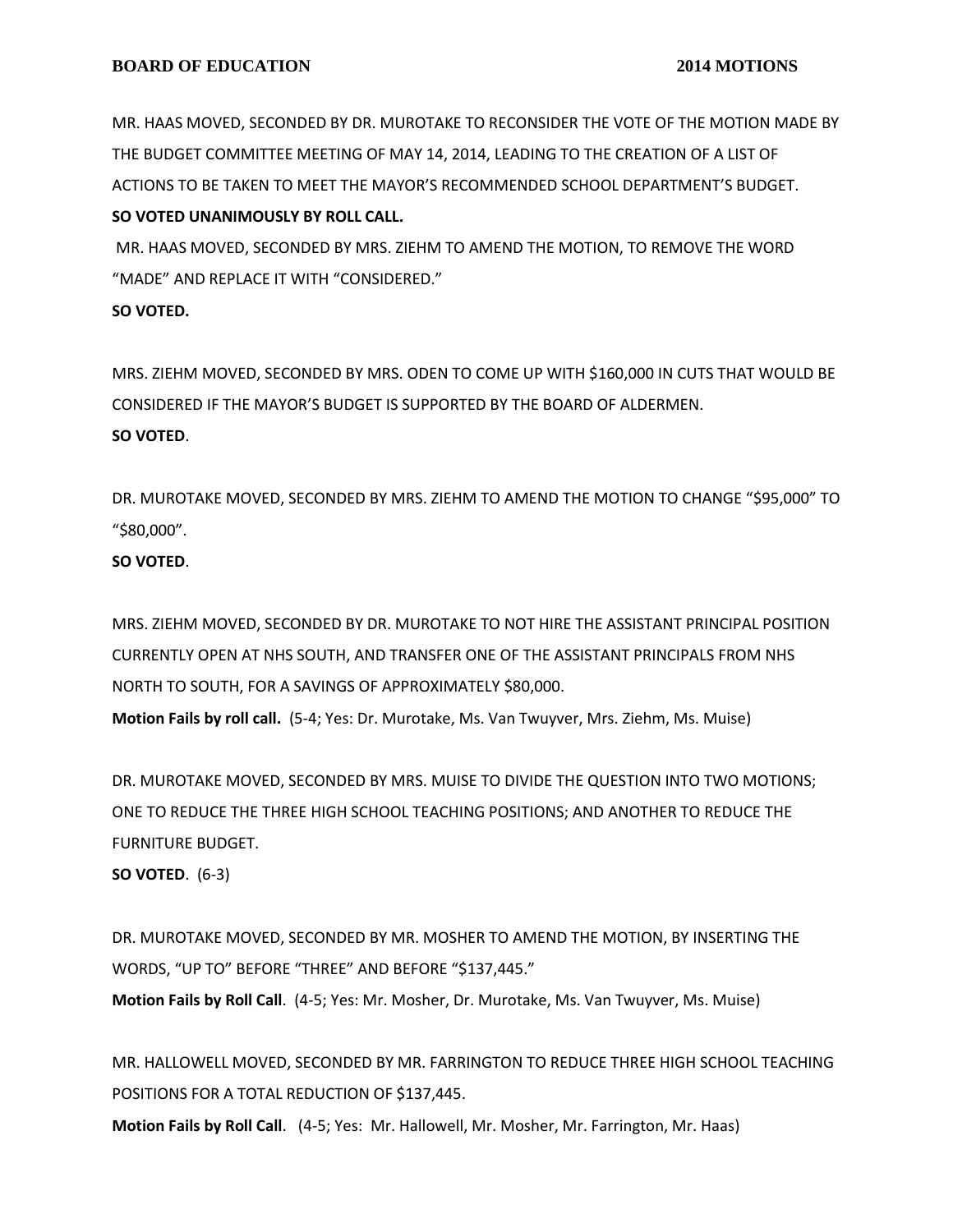MRS. ZIEHM MOVED, SECONDED BY MRS. ODEN TO AMEND THE MOTION, TO CHANGE THE REDUCTION AMOUNT FROM \$22,555 TO \$40,000 IN THE FURNITURE LINE.

**Motion Fails.** (4-5)

MR. HALLOWELL MOVED, SECONDED BY MR. FARRINGTON TO REDUCE THE FURNITURE BUDGET BY \$22,555.

**SO VOTED**.

MR. MOSHER MOVED, SECONDED BY MRS. ZIEHM TO AMEND THE MOTION BY REDUCING THE AMOUNT FROM \$100,000 TO \$50,000. **SO VOTED**.

MR. HALLOWELL MOVED, SECONDED BY FARRINGTON TO AMEND THE MOTION BY ADDING, "AND A REDUCTION OF ONE HIGH SCHOOL TEACHER, FOR AN ADDITIONAL REDUCTION OF \$45,815." **SO VOTED**.

MRS. ODEN MOVED, SECONDED BY MRS. ZIEHM TO AMEND THE MOTION TO REDUCE THE TECHNOLOGY LINE BY \$50,000, AND REDUCE ONE HIGH SCHOOL TEACHING POSITION FOR A REDUCTION OF \$45,815 FOR A TOTAL REDUCTION OF \$95,815. **SO VOTED BY ROLL CALL.** (6-3; Nay: Mrs. Oden, Ms. Muise, Mrs. Ziehm)

MRS. ODEN MOVED, SECONDED BY MRS. ZIEHM TO RECONSIDER THE MOTION TO NOT HIRE THE ASSISTANT PRINCIPAL POSITION CURRENTLY OPEN AT NHS SOUTH, AND TRANSFER ONE OF THE ASSISTANT PRINCIPALS FROM NHS NORTH TO SOUTH, FOR A SAVINGS OF APPROXIMATELY \$80,000. **SO VOTED**.

MR. HALLOWELL MOVED, SECONDED BY MR. HAAS TO AMEND THE MOTION TO SAY, "REDUCE ONE HIGH SCHOOL ASSISTANT PRINCIPAL AT THE DISCRETION OF THE SUPERINTENDENT, FOR AN APPROXIMATE SAVINGS OF \$80,000."

**SO VOTED UNANIMOUSLY BY ROLL CALL.**

MRS. ODEN MOVED, SECONDED BY MRS. ZIEHM TO REDUCE ONE HIGH SCHOOL ASSISTANT PRINCIPAL AT THE DISCRETION OF THE SUPERINTENDENT, FOR AN APPROXIMATE SAVINGS OF \$80,000.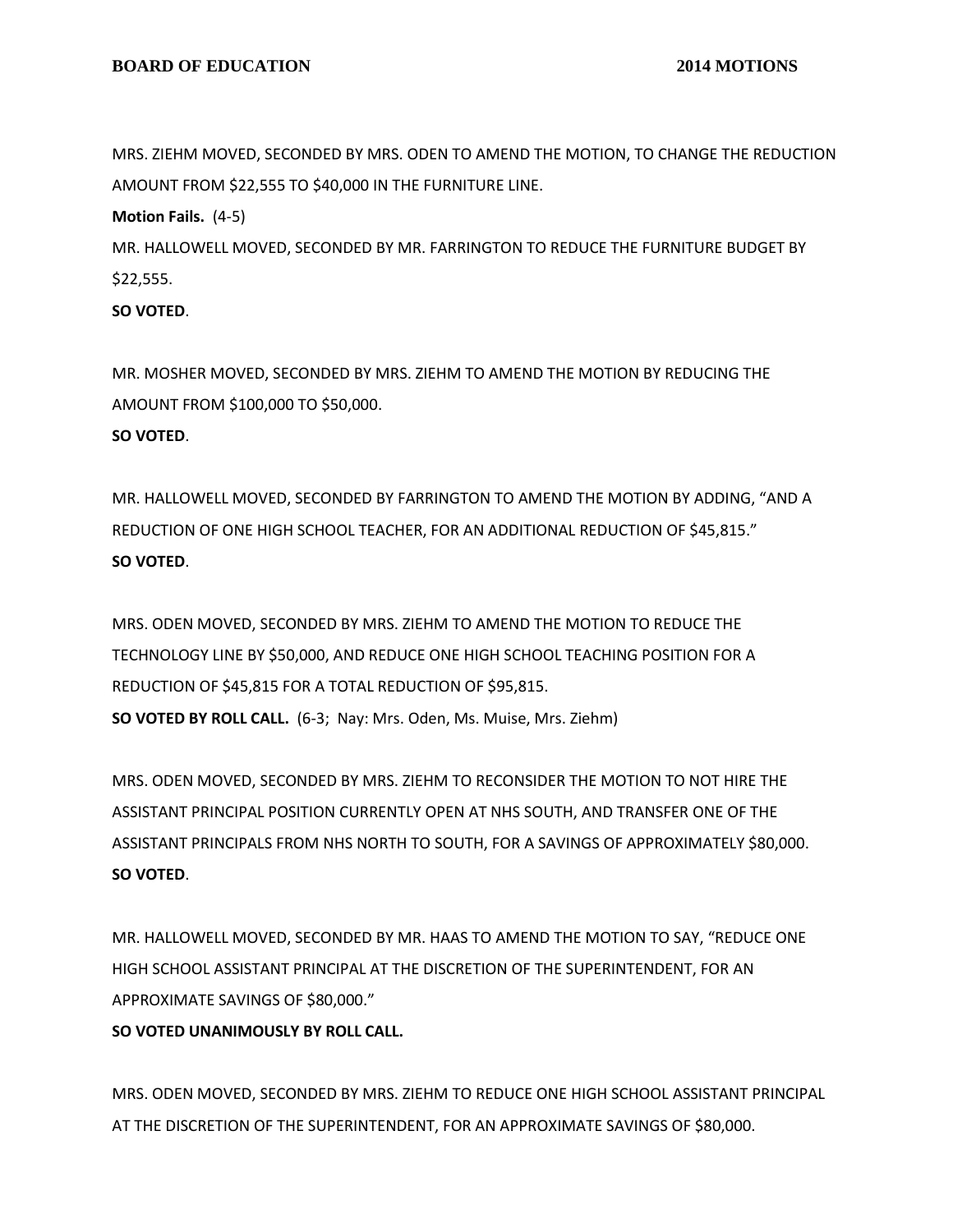**SO VOTED BY ROLL CALL.** (5-4, Nay: Mr. Hallowell, Dr. Murotake, Mr. Farrington, Mr. Haas)

## **MAY 27, 2014**

MS. ODEN MOVED TO REMOVE \$65,000 FROM THE IT COMPUTER HARDWARE PURCHASES, TO ENSURE THAT THE ELEMENTARY CLASSROOM LIBRARIES ARE PURCHASED FOR FY2015. **Motion Fails** (due to lack of a second).

MR. HALLOWELL MOVED, SECONDED BY MS. ODEN TO AMEND THE MOTION TO INCLUDE, NOT TO BE EXPENDED UNTIL JULY 1, 2014**. SO VOTED.**

*Voting on Motion as Amended:*

MR. HAAS MOVED, SECONDED BY MR. HALLOWELL TO APPROVE IT PURCHASES FOR COMPUTER HARDWARE, IN THE AMOUNT OF \$466,377.30 FROM ACCOUNT #91.1.992225 71221, NOT TO BE EXPENDED UNTIL JULY 1, 2014.

# **SO VOTED.**

MR. HAAS MOVED, SECONDED BY MR. HALLOWELL TO AWARD THE ENGINEERING DESIGN WORK FOR THE SPRINKLER SYSTEM IN THE MDF ROOM TO FIREPRO, IN THE AMOUNT OF \$2,700, ACCOUNT #91.1.992225 71221.

# **SO VOTED.**

MR. HAAS MOVED, SECONDED BY MR. HALLOWELL TO APPROVE THE PURCHASE OF UP TO 323 19" LCD COMPUTER MONITORS, IN THE AMOUNT OF \$25,016.35, ACCOUNT #91.1.992225 71221. **SO VOTED.**

MR. HAAS MOVED, SECONDED BY DR. HALLOWELL TO APPROVE UP TO \$45,000 OF FY15 COMPUTER PURCHASES, BE MADE AVAILABLE IN FY14, ALLOWING \$45,000 TO BE ALLOCATED FOR THE SPRINKLER SYSTEM IN FY15.

**SO VOTED.**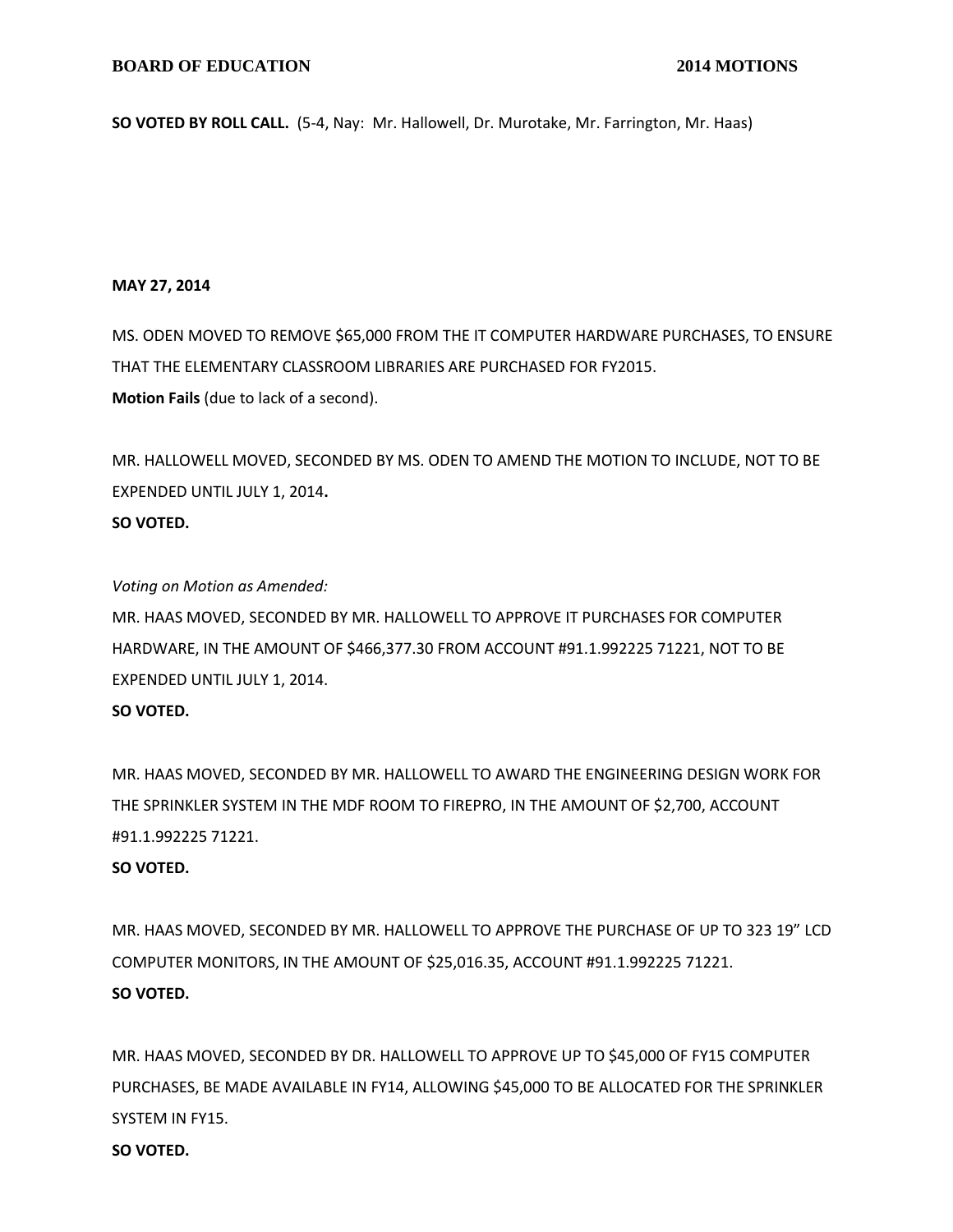MR. HALLOWELL MOVED, SECONDED BY MR. MOSHER TO RECONSIDER THE PURCHASE OF IT COMPUTER HARDWARE IN THE AMOUNT OF \$466,377.30. **SO VOTED.**

MR. HALLOWELL MOVED, SECONDED BY MR. MOSHER TO AMEND THE MOTION TO READ, "… IN THE AMOUNT OF \$421,377.30."

# **SO VOTED.**

### *Voting on Amended Motion:*

MR. HAAS MOVED, SECONDED BY MR. HALLOWELL TO APPROVE IT PURCHASES FOR COMPUTER HARDWARE, IN THE AMOUNT OF \$421,377.30 FROM ACCOUNT #91.1.992225 71221, NOT TO BE EXPENDED UNTIL JULY 1, 2014.

#### **SO VOTED.**

MR. HAAS MOVED, SECONDED BY MR. HALLOWELL TO APPROVE A CONTRACT WITH PERFORMANCE REHAB, INC. FOR ATHLETIC TRAINING, FOR THE 2014-15 AND 2015-16 SCHOOL YEAR FOR NHS NORTH AND NHS SOUTH, FOR A TOTAL OF \$54,240 PER YEAR. ACCOUNT # 91.1.031408 53628 FOR \$27,120 AND ACCOUNT #91.1.041408 53628 FOR \$27,120.

# **SO VOTED.**

MS. VAN TWUYVER MOVED, SECONDED BY MR. HALLOWELL TO APPROVE POPPS JCA – CHANGE OF SCHOOL OR ASSIGNMENT.

# **SO VOTED.**

MS. VAN TWUYVER MOVED, SECONDED BY MR. HALLOWELL TO APPROVE POPPS BEDD – RULES OF ORDER.

# **SO VOTED.**

MS. VAN TWUYVER MOVED, SECONDED BY MR. HALLOWELL TO APPROVE POPPS BEDB-R – AGENDA PREPARATION AND DISSEMINATION PROCEDURES, AS AMENDED. **SO VOTED.**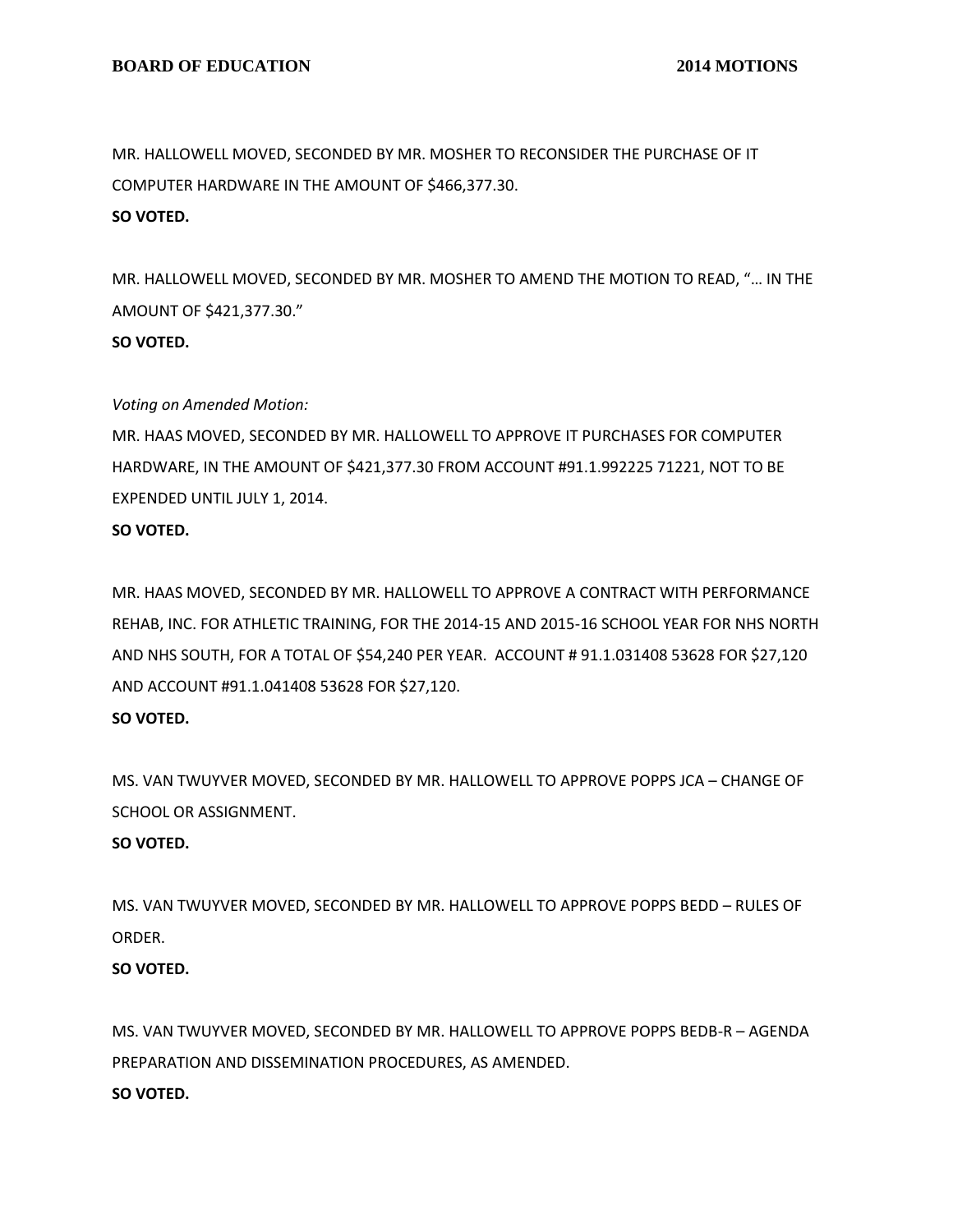MS. VAN TWUYVER MOVED, SECONDED BY MR. HALLOWELL TO APPROVE GBAA – SEXUAL DISCRIMINATION AND HARASSMENT – INVOLVING STAFF, AS AMENDED. **SO VOTED.**

MS. VAN TWUYVER MOVED, SECONDED BY MR. MOSHER TO APPROVE AC-R – BRIEF STATEMENT OF NON-DISCRIMINATION, AS AMENDED. **SO VOTED.**

MS. VAN TWUYVER MOVED, SECONDED BY MR. HALLOWELL TO RESCIND POPPS 1215 – NON-DISCRIMINATION, AS AMENDED.

# **SO VOTED.**

MS. ODEN MOVED, SECONDED BY MR. HALLOWELL TO APPROVE THE NON-AFFILIATED EMPLOYEES HANDBOOK.

# **SO VOTED.**

MS. ODEN MOVED, SECONDED BY MR. HAAS TO APPROVE THE POSTING FOR TWO INTERIM DIRECTORS OF GUIDANCE, ONE FOR EACH HIGH SCHOOL, FOR THE 2014-15 SCHOOL YEAR. **SO VOTED BY ROLL CALL.** (7-1; Nay: Ms. Muise)

MR. HALLOWELL MOVED, SECONDED BY MR. HAAS TO APPROVE THE LEGISLATION TO THE BOARD OF ALDERMEN REQUESTING UP TO \$115,000 FOR MEDICAID BILLING EXPENSES IN 2013-2014. **SO VOTED.**

# **MAY 14, 2014 (Budget)**

MRS. ZIEHM MOVED, SECONDED BY MRS. ODEN TO COME UP WITH \$160,000 IN CUTS THAT WOULD BE MADE IF THE MAYOR'S BUDGET IS SUPPORTED BY THE BOARD OF ALDERMEN. **Motion Fails by Roll Call.** (3-5; Yes: Ms. Oden, Mr. Farrington, Mrs. Ziehm)

**MAY 12, 2014**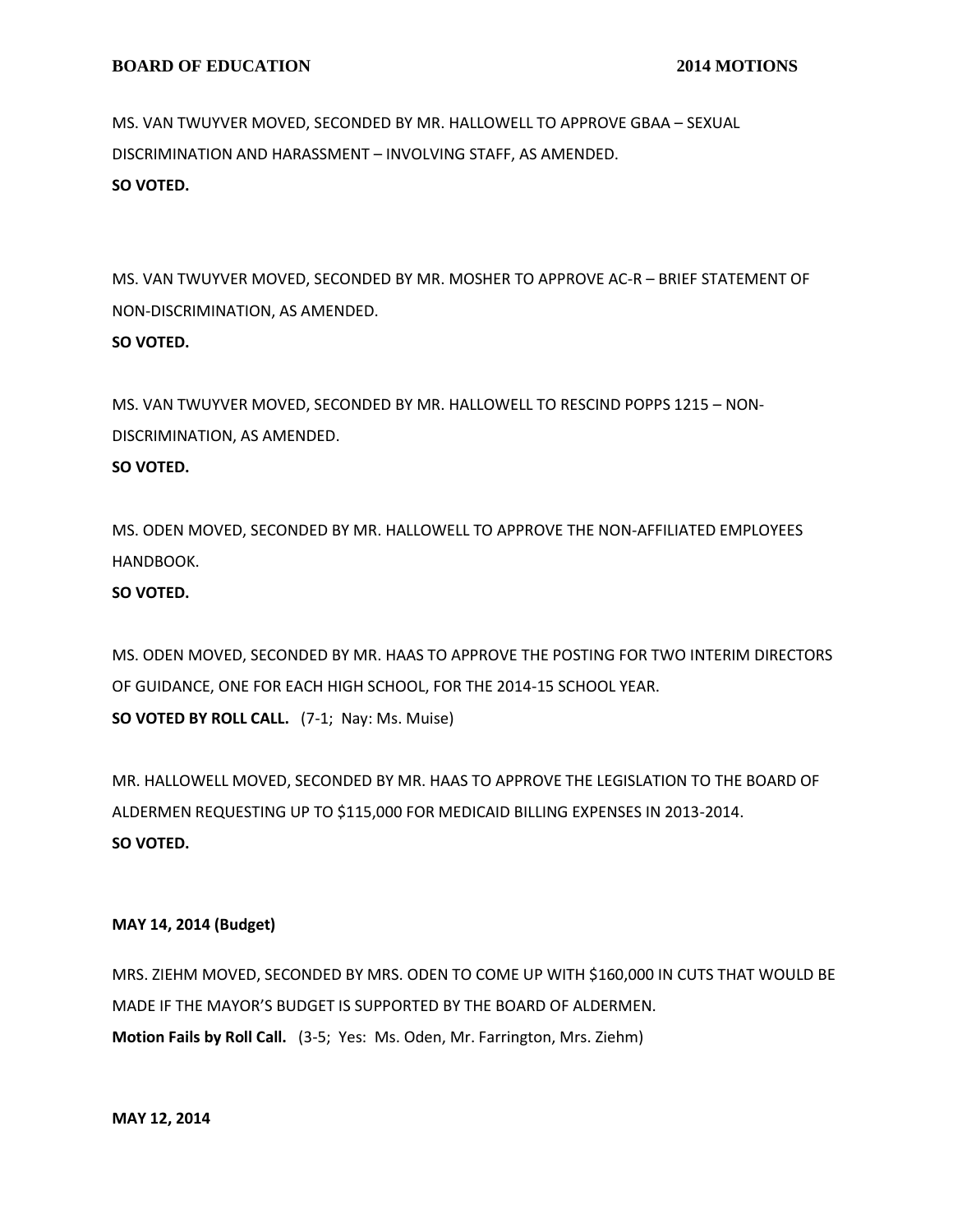MS. MUISE MOVED, SECONDED BY MR. HALLOWELL TO REDUCE THE DEFERRED MAINTENANCE BUDGET TO \$100,000 FOR A REDUCTION OF \$200,000 TOWARDS THE MAYOR'S RECOMMENDED REDUCTION OF \$560,000.

**SO VOTED.**

DR. MUROTAKE MOVED, SECONDED BY MS. VAN TWUYVER TO APPROVE THE ENGLISH LANGUAGE ARTS PROGRESSION OF LEARNING.

# **SO VOTED.**

MRS. ZIEHM MOVED, SECONDED BY MR. HALLOWELL TO APPROVE THE RESTRUCTURING OF THE HUMAN RESOURCES OFFICE TO UPGRADE A POSITION TO HUMAN RESOURCES SUPERVISOR. **SO VOTED.**

MRS. ZIEHM MOVED, SECONDED BY MR. HALLOWELL TO APPROVE THE HIGH SCHOOL DIRECTOR OF GUIDANCE & COUNSELING JOB DESCRIPTION.

### **SO VOTED.**

MRS. ZIEHM MOVED, SECONDED BY MR. HALLOWELL TO APPROVE THE TEACHER RE-NOMINATION LIST FOR THE 2014-15 SCHOOL YEAR.

**SO VOTED BY ROLL CALL**. (7-2; Nay: Ms. Oden; Abstain: Mr. Haas)

MR. HALLOWELL MOVED, SECONDED BY MR. HAAS TO WITHDRAW THE MOTION TO DELAY COMPETENCY BASED GRADING UNTIL AN IMPLEMENTATION PLAN HAS BEEN APPROVED. **SO VOTED.**

MR. HALLOWELL MOVED, SECONDED BY MR. MOSHER TO ACCEPT AND PLACE ON FILE, THE GRANTS/GIFTS QUARTERLY REPORT. **SO VOTED.**

MRS. ZIEHM MOVED, SECONDED BY MRS. ODEN TO DELAY SMARTER BALANCED ASSESSMENT TESTING FOR THE TIME PERIOD OF TWO YEARS. **Motion Fails by Roll Call.** (2-7; Yes: Dr. Murotake, Mrs. Ziehm)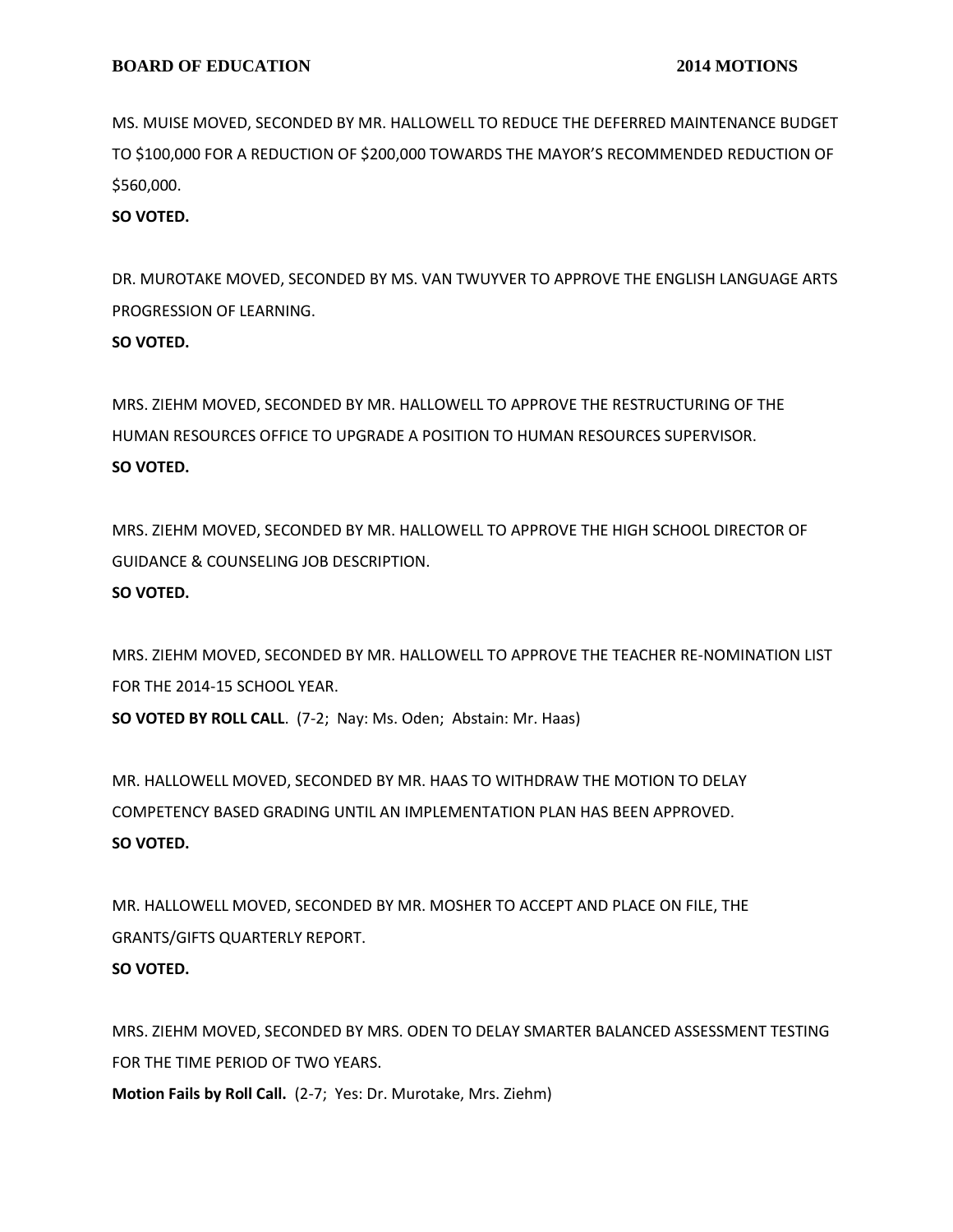#### **APRIL 23, 2014**

MR. HAAS MOVED, SECONDED BY MR. HAAS TO ALLOW THE SELECTION OF MOUNT PLEASANT ELEMENTARY SCHOOL AS A LOCATION FOR THE NASHUA INTERNATIONAL SCULPTURE SYMPOSIUM SCULPTURE.

#### **SO VOTED.**

MR. HAAS MOVED, SECONDED BY MR. HALLOWELL TO APPROVE THE CONTRACT WITH RETHINK FOR CURRICULUM SOLUTIONS AND STAFF TRAINING FOR AUTISTIC STUDENTS FOR \$30,000, ACCOUNT #91.03954.021210 71228 (IDEA GRANT).

#### **SO VOTED.**

MR. HAAS MOVED, SECONDED BY MR. MOSHER TO APPROVE THE CONTRACT WITH TEACH TOWN INC. FOR SOCIAL SKILLS TRAINING FOR STUDENTS WITH AUTISM, IN THE AMOUNT OF \$13,960, ACCOUNT #91.03954.021210 71228 (IDEA GRANT).

#### **SO VOTED.**

MR. HAAS MOVED, SECONDED BY MRS. ZIEHM TO APPROVE THE PURCHASE OF 63 LAPTOP COMPUTERS FROM COMPUTER HUT AND 20 IPADS FROM APPLE FOR USE BY SPECIAL EDUCATION STUDENTS AND STAFF, FOR A TOTAL OF \$53,361.85, ACCOUNT #91.03954.021210 71228 (IDEA GRANT). **SO VOTED.**

MR. HAAS MOVED, SECONDED BY MR. HALLOWELL TO APPROVE A CONTRACT WITH GALE ASSOCIATES, FOR DESIGN SERVICES FOR THE NASHUA HIGH SCHOOL SOUTH GYMNASIUM FLOOR, IN THE AMOUNT OF \$32,000, ACCOUNT #91.1001.994600 81100 (DEFERRED MAINTENANCE). **SO VOTED.**

MR. HAAS MOVE, SECONDED BY MR. MOSHER TO APPROVE THE PURCHASE OF AN EXMARK FIELD MOWER FROM NASHUA OUTDOOR POWER EQUIPMENT AT A PRICE OF \$10,359, ACCOUNT # 91.1.222620 81500.

#### **SO VOTED.**

MR. HALLOWELL MOVED, SECONDED BY MRS. ZIEHM TO AMEND THE MOTION, TO READ, "IN THE EVENT THE DISTRICT'S HUMAN RIGHTS OFFICER IS ACCUSED, THE SUPERINTENDENT WILL APPOINT AN ALTERNATIVE HUMAN RIGHTS OFFICER" IN THE 2ND TO LAST PARAGRAPH OF SECTION 3.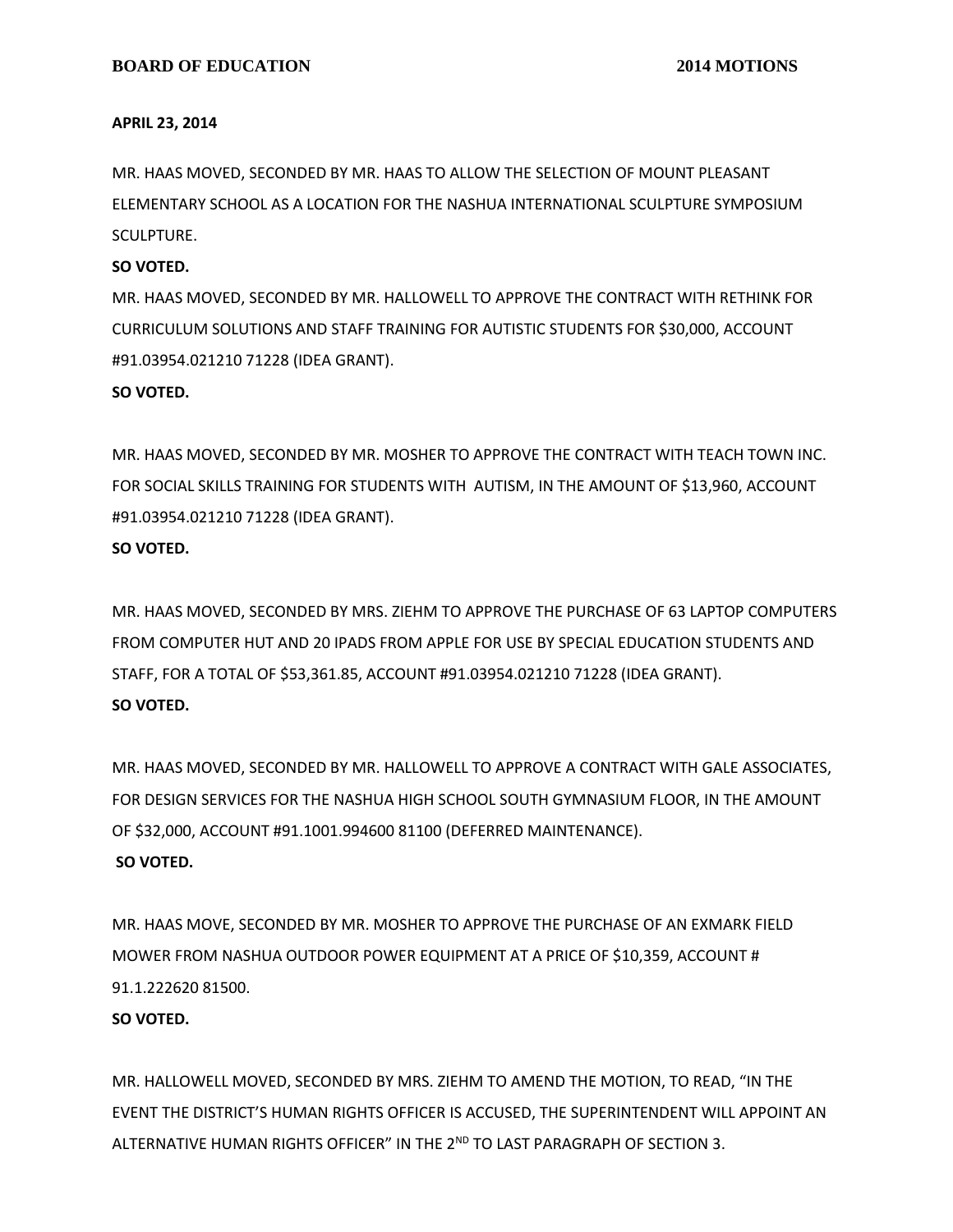**SO VOTED.**

*Voting on Main Motion as Amended:* MS. VAN TWUYVER MOVED, SECONDED BY DR. MUROTAKE TO APPROVE GBAA – SEXUAL DISCRIMINATION AND HARASSMENT – INVOLVING STAFF, AS AMENDED. **SO VOTED.**

MR. HALLOWELL MOVED, SECONDED BY MS. MUISE TO APPROVAL TIMELINE FOR DEVELOPMENT OF A COMPETENCY-BASED ASSESSMENT SYSTEM. **SO VOTED.**

MR. HALLOWELL MOVED, SECONDED BY MRS. ZIEHM TO APPROVE THE U.S. DEPARTMENT OF EDUCATION COUNSELING GRANT APPLICATION, AS ORALLY AMENDED BY THE SUPERINTENDENT THIS EVENING.

# **SO VOTED.**

MR. HALLOWELL MOVED, SECONDED BY MS. ODEN TO APPROVE THE NTU SIDEBAR AGREEMENTS – CHANGE IN SCHOOL CALENDARS, WITH UNIT A, TEACHERS; UNIT B, PARAEDUCATORS; UNIT C, CLERICAL; AND UNIT D, FOOD SERVICE.

# **SO VOTED.**

#### **APRIL 14, 2014**

MR. HALLOWELL MOVED, SECONDED BY MRS. ZIEHM TO APPROVE THE REVISED 2013-2014 SCHOOL CALENDAR, AS PRESENTED BY ADMINISTRATION. **SO VOTED**.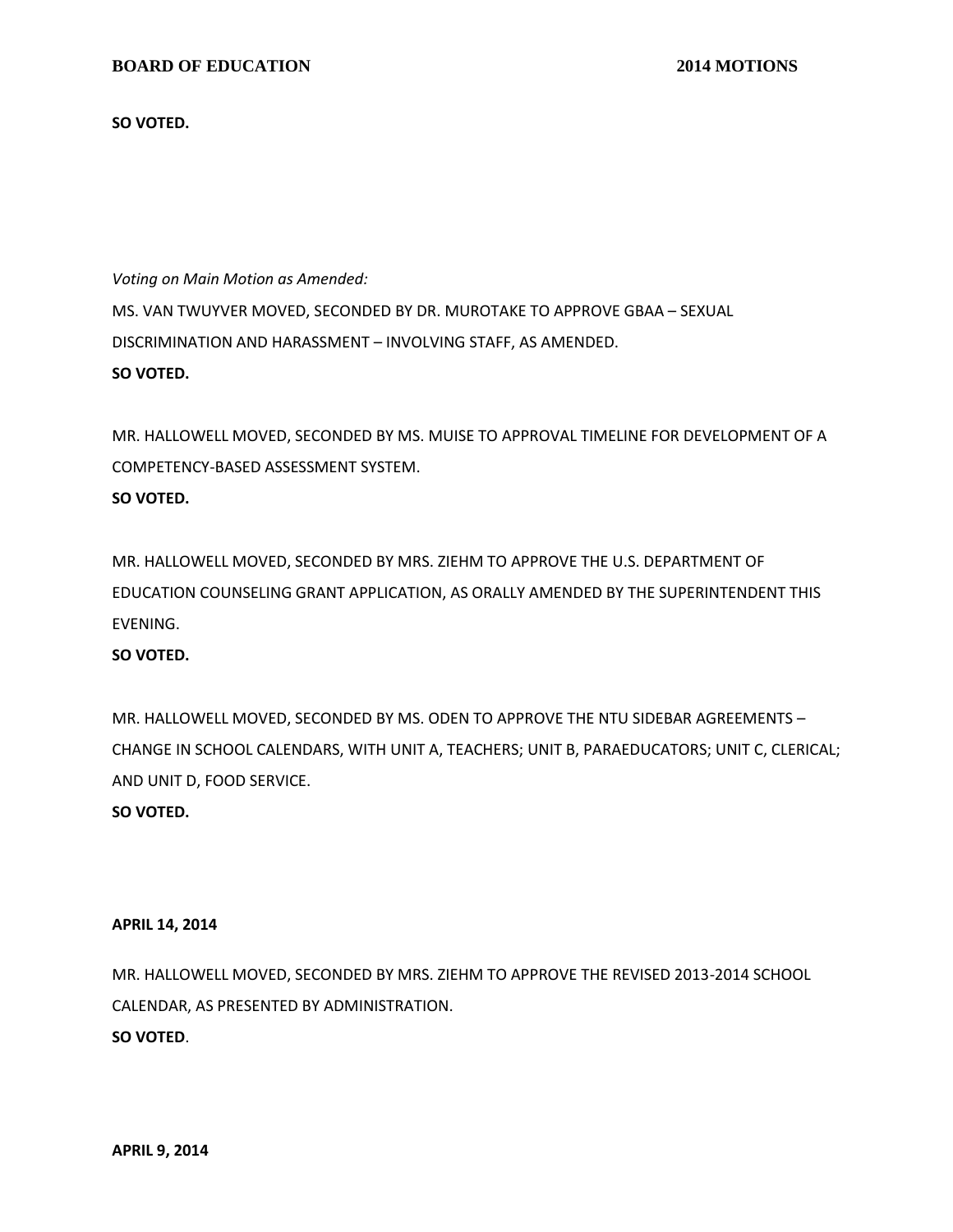MR. HAAS MOVED, SECONDED BY MR. HALLOWELL TO APPROVE THE FY2015 SCHOOL OPERATING BUDGET AT \$100,748,192. **SO VOTED BY ROLL CALL**. (7-2; Nay: Ms. Oden, Mrs. Ziehm)

## **APRIL 9, 2014 (Budget)**

MS. MUISE MOVED, SECONDED BY MR. HAAS TO ADD BACK TWO HIGH SCHOOL GUIDANCE COUNSELORS TO THE BUDGET, FOR A COST OF \$91,630.

MR. HALLOWELL MOVED, SECONDED BY MR. HAAS TO AMEND THE MOTION TO REDUCE THE ADDITION OF FOUR NEW ELEMENTARY TEACHERS TO TWO.

**SO VOTED BY ROLL CALL.** (5-4; Nay: Ms. Oden, Ms. Van Twuyver, Mr. Farrington, Mrs. Ziehm)

### *Voting on Amended Main Motion:*

MS. MUISE MOVED, SECONDED BY MR. HAAS TO REDUCE THE ADDITION OF FOUR NEW ELEMENTARY TEACHERS TO TWO, AND ADD BACK TWO HIGH SCHOOL GUIDANCE COUNSELORS TO THE BUDGET, FOR A COST OF \$91,630.

**SO VOTED BY ROLL CALL.** (5-4; Nay: Ms. Oden, Ms. Van Twuyver, Mr. Farrington, Mrs. Ziehm)

MR. HALLOWELL MOVED, SECONDED BY MR. MOSHER TO ADD \$50,000 TO THE CONTRACTED SERVICES LINE IN THE BUDGET.

MRS. ZIEHM MOVED, SECONDED BY MS. ODEN TO AMEND THE MOTION TO ELIMINATE THE DIRECTOR OF GRANTS AND COMMUNITY RELATIONS FOR A BUDGET SAVINGS OF \$78,231. **Motion Failed by Roll Call**. (2-7; Nay: Ms. Oden, Mrs. Ziehm)

*Voting on Main Motion:*

MR. HALLOWELL MOVED, SECONDED BY MR. MOSHER TO ADD \$50,000 TO THE CONTRACTED SERVICES LINE IN THE BUDGET.

# **SO VOTED.**

MR. HAAS MOVED, SECONDED BY MS. VAN TWUYVER TO APPROVE THE FY2015 SCHOOL OPERATING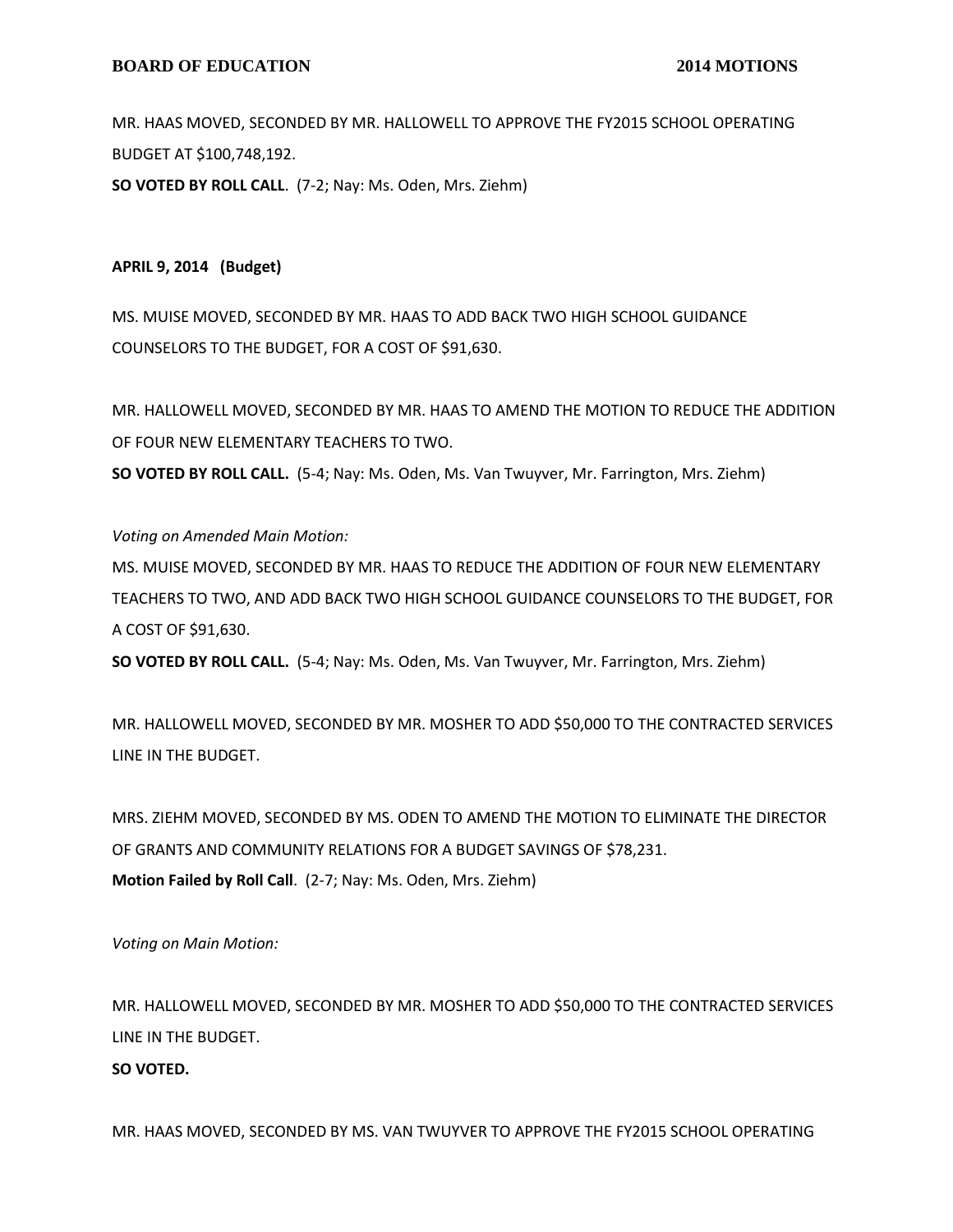## **BOARD OF EDUCATION** 2014 MOTIONS

BUDGET AT \$100,748,192.

**SO VOTED BY ROLL CALL**. (7-2; Nay: Ms. Oden, Mrs. Ziehm)

**APRIL 3, 2014 (Budget)**

MR. HAAS MOVED, SECONDED BY MR. MOSHER TO APPROVE AND FORWARD TO THE FULL BOE, THE FY15 BUDGET OF \$100,798,192.

**Motion Tabled.**

MR. HALLOWELL MOVED, SECONDED BY MR. MOSHER TO REDUCE THE SEVERANCE LINE FROM \$800,000 TO \$700,000 FOR A BUDGET REDUCTION OF \$100,000. **SO VOTED.**

MS. ODEN MOVED, SECONDED BY MRS. ZIEHM TO ELIMINATE ONE OF THE DISTRICT PEER COACHES, FOR A BUDGET REDUCTION OF \$70,000. **Motion Failed by Roll Call.** (2-6; Yea: Ms. Oden, Mrs. Ziehm)

MRS. ZIEHM MOVED, SECONDED BY MS. ODEN TO REDUCE THE MAXIMUM PAID BY THE DISTRICT FOR ANY INDIVIDUAL ATHLETE TO \$355.63, FOR A BUDGET REDUCTION OF APPROXIMATELY \$19,000. **Motion Failed by Roll Call.** (4-4; Yea: Mr. Mosher, Dr. Murotake, Ms. Oden, Mrs. Ziehm)

MR. HAAS MOVED, SECONDED BY MR. MOSHER TO APPROVE AND FORWARD TO THE FULL BOE, THE FY15 BUDGET OF \$100,698,192.

MR. HALLOWELL MOVED, SECONDED BY MR. FARRINGTON TO AMEND THE MOTION TO READ THAT WE WILL HOLD THE BUDGET OF \$100,698,192 AT 3.32%, UNTIL AFTER THE PUBLIC HEARING ON WEDNESDAY, APRIL 9TH. **SO VOTED.**

*Voting on Main Motion as Amended:*

MR. HAAS MOVED, SECONDED BY MR. MOSHER TO HOLD THE BUDGET OF \$100,698,192, AT 3.32%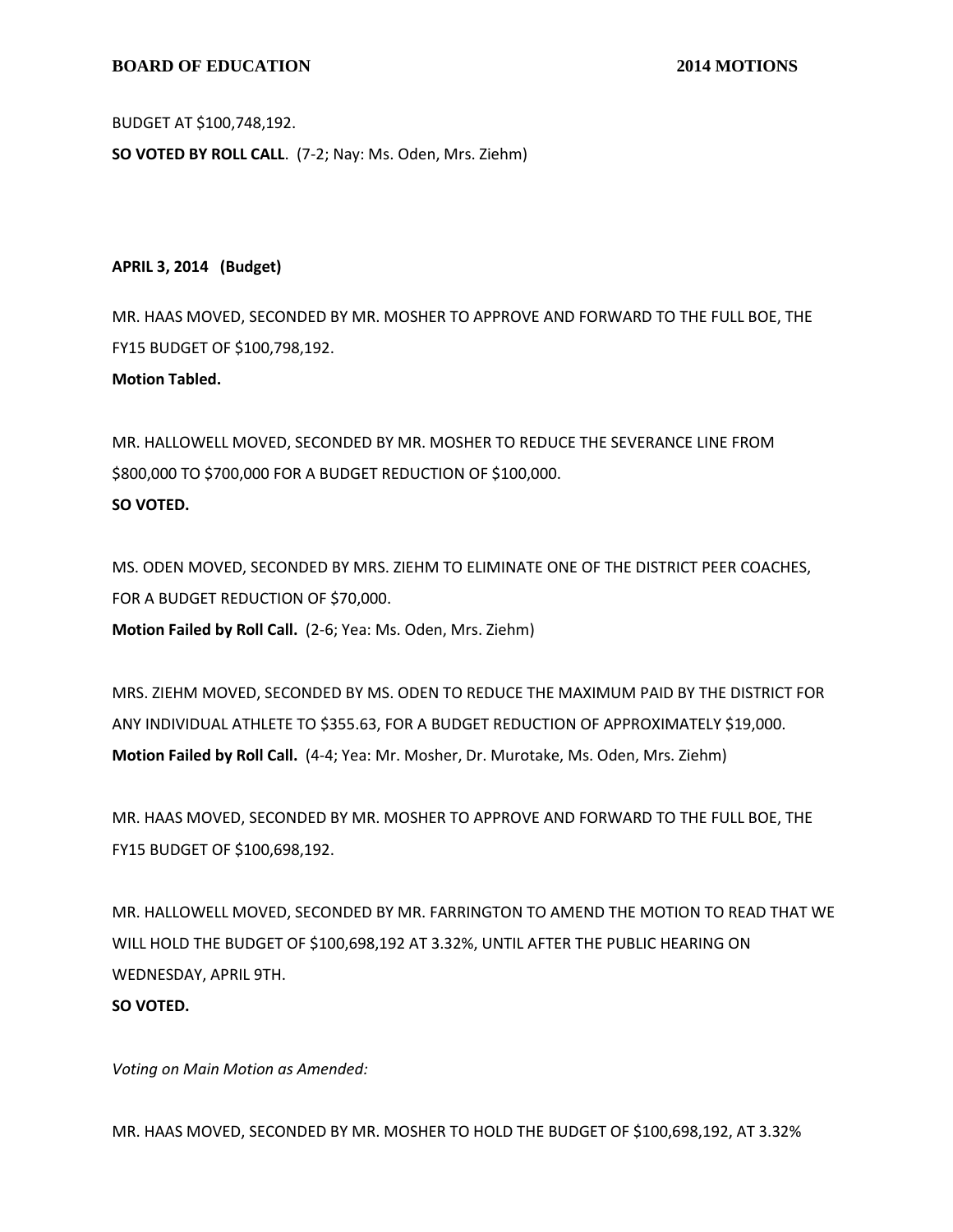UNTIL AFTER THE PUBLIC HEARING ON WEDNESDAY, APRIL 9TH. **SO VOTED UNANIMOUSLY BY ROLL CALL**

## **APRIL 2, 2014 (Budget)**

MR. HALLOWELL MOVED, SECONDED BY MR. MOSHER TO ELIMINATE SIX HIGH SCHOOL TEACHERS, FOR A TOTAL BUDGET REDUCTION OF \$274,890.

**Motion Failed by Roll Call**. (4-5; Yea: Mr. Hallowell, Mr. Mosher, Mr. Farrington, Mr. Haas)

DR. MUROTAKE MOVED, SECONDED BY MS. VAN TWUYVER TO ELIMINATE THREE HIGH SCHOOL TEACHERS, FOR A TOTAL BUDGET REDUCTION OF \$137,445. **SO VOTED.**

MR. FARRINGTON MOVED, SECONDED BY MS. ODEN TO REDUCE THE BUDGET BY \$45,815 WITH THE ELIMINATION OF THE CAREER COUNSELOR / ELO COORDINATOR POSITION. **Motion Failed by Roll Call.** (4-5; Yea: Dr. Murotake, Ms. Oden, Mr. Farrington, Mrs. Ziehm)

MR. HALLOWELL MOVED, SECONDED BY MRS. ZIEHM TO REDUCE THE DISTRICT/SCHOOL ALLOCATIONS BY AN ADDITIONAL \$50,000 AND INCREASE ALLOCATION FOR DONORS-CHOOSE BY \$15,000, FOR A NET BUDGET REDUCTION OF \$35,000.

**Motion Failed by Roll Call.** (4-5; Yea: Mr. Hallowell, Mr. Mosher, Mr. Farrington, Mr. Haas)

MR. HALLOWELL MOVED, SECONDED BY MR. FARRINGTON TO ELIMINATE TWO FTE ELEMENTARY SCHOOL TEACHERS, FOR A BUDGET REDUCTION OF \$91,630. **Motion Failed by Roll Call.** (3-6; Yea: Mr. Hallowell, Mr. Mosher, Mr. Haas)

MR. FARRINGTON MOVED, SECONDED BY MR. HALLOWELL TO ELIMINATE THE ADDITION OF ONE HIGH SCHOOL SOCIAL WORKER, FOR A BUDGET REDUCTION OF \$45,815. **SO VOTED BY ROLL CALL.** (7-1; Nay: Ms. Muise)

MR. HALLOWELL MOVED, SECONDED BY MR. FARRINGTON TO ELIMINATE ONE ADDITIONAL HIGH SCHOOL TEACHER, FOR A BUDGET REDUCTION OF \$45,815.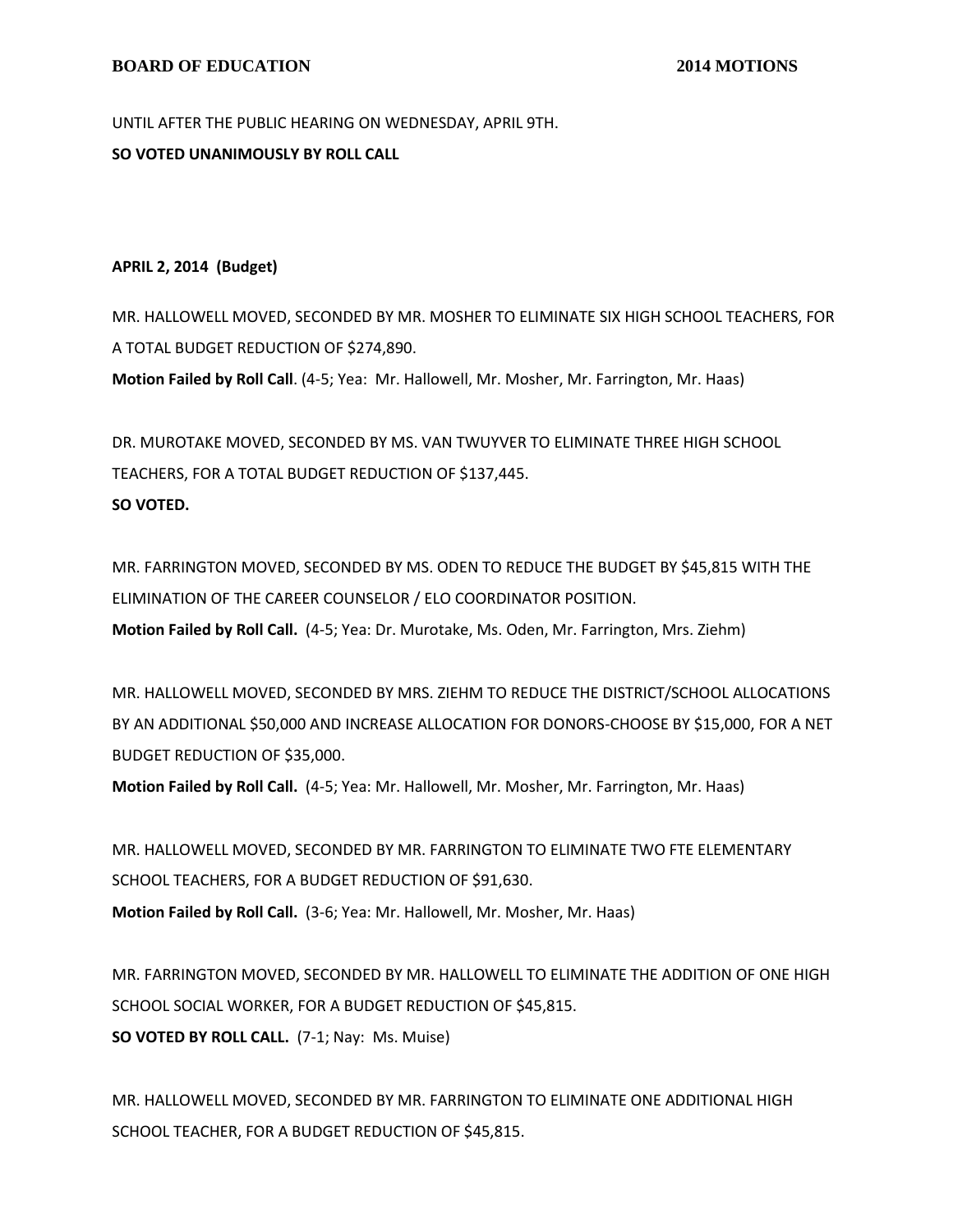#### **BOARD OF EDUCATION** 2014 MOTIONS

**Motion Failed by Roll Call.** (3-6; Yea: Mr. Hallowell, Mr. Mosher, Mr. Farrington)

MS. ODEN MOVED, SECONDED BY MR. HALLOWELL TO ELIMINATE THE ADDITION OF A PART-TIME MATH COACH, FOR A BUDGET REDUCTION OF \$22,908. **SO VOTED BY ROLL CALL.** (7-2; No: Ms. Muise, Mrs. Ziehm) MRS. ZIEHM MOVED, SECONDED BY MR. MOSHER TO ELIMINATE TWO SECONDARY GUIDANCE COUNSELORS, ONE FROM NORTH AND ONE FROM SOUTH, FOR A BUDGET REDUCTION OF \$91,630.

MR. HAAS MOVED, SECONDED BY MR. HALLOWELL TO AMEND THE MOTION TO DELETE "ONE FROM NORTH AND ONE FROM SOUTH" FROM THE MOTION. **SO VOTED.**

*Voting on Main Motion as Amended:*

MRS. ZIEHM MOVED, SECONDED BY MR. MOSHER TO ELIMINATE TWO SECONDARY GUIDANCE COUNSELORS, FOR A BUDGET REDUCTION OF \$91,630.

**SO VOTED BY ROLL CALL.** (5-4; Nay: Dr. Murotake, Ms. Oden, Ms. Muise, Mr. Haas)

MRS. ZIEHM MOVED, SECONDED BY MS. ODEN TO ELIMINATE THE POSITION OF DIRECTOR OF GRANTS AND COMMUNITY DEVELOPMENT, FOR A BUDGET REDUCTION OF \$78,231. **Motion Fails by Roll Call.** (2-7; Yea: Ms. Oden, Mrs. Ziehm)

MRS. ZIEHM MOVED, SECONDED BY MS. ODEN TO REDUCE THE POSITION OF DIRECTOR OF GRANTS AND COMMUNITY DEVELOPMENT TO HALF-TIME, FOR A BUDGET REDUCTION OF \$39,115. **Motion Fails by Roll Call.** (2-7; Yea: Ms. Oden, Mrs. Ziehm)

MR. FARRINGTON MOVED, SECONDED BY MS. VAN TWUYVER TO ELIMINATE THE INCREASE OF A PART-TIME DATA ANALYST TO FULL-TIME, FOR A BUDGET REDUCTION OF \$35,000. **Motion Fails by Roll Call.** (4-5; Yea: Dr. Murotake, Ms. Oden, Mr. Farrington, Mrs. Ziehm)

DR. MUROTAKE MOVED, SECONDED BY MRS. ZIEHM TO REDUCE THE ATHLETICS BUDGET BY \$43,880. **Motion Fails by Roll Call.** (1-8; Yea: Dr. Murotake)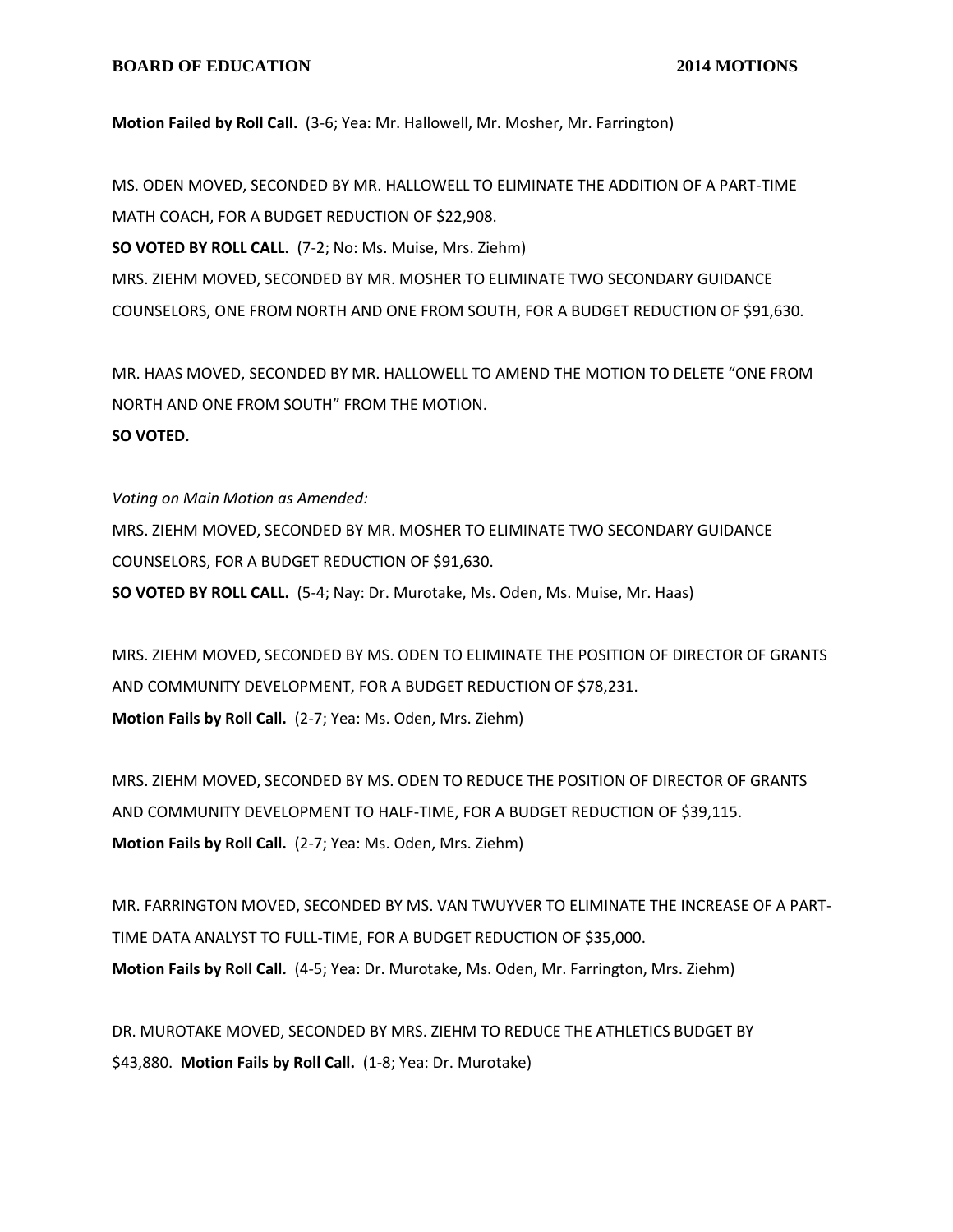#### **MARCH 31, 2014**

MR. HAAS MOVED, SECONDED BY MRS. ZIEHM, TO APPROVE \$43,260 TO NOBLIN ASSOCIATES FOR THE DESIGN FEE TO REPLACE THE DR. CRISP ELEMENTARY SCHOOL ROOF, ACCOUNT #91.1001.994600.81100 – DEFFERED MAINTENANCE.

#### **SO VOTED.**

MR. HAAS MOVED, SECONDED BY MR. MOSHER, TO APPROVE THE CONTRACT WITH PAMELA L. CLARK, PH.D. FOR TITLE II PROFESSIONAL DEVELOPMENT SERVICES-TEACHER OBSERVATIONS, IN THE AMOUNT OF \$13,000.

### **SO VOTED.**

MR. HAAS MOVED, SECONDED BY MR. HALLOWELL, TO APPROVE THE SELECTION OF FIRST STUDENT FOR TRANSPORTATION SERVICES FOR THE NEXT FIVE YEARS.

## **SO VOTED.**

MS. VAN TWUYVER MOVED, SECONDED BY MR. MOSHER, TO APPROVE JCA, CHANGE OF SCHOOL OR ASSIGNMENT, AS AMENDED.

# **SO VOTED.**

DR. MUROTAKE MOVED, SECONDED BY MRS. ZIEHM, TO APPROVE \$59,941.54 FOR PURCHASE OF DISCOVERING OUR PAST/A HISTORY OF THE UNITED STATES – EARLY YEARS, BY MCGRAW HILL AS THE GRADE 8 CURRICULUM RESOURCE.

# **SO VOTED.**

DR. MUROTAKE MOVED, SECONDED BY MRS. ODEN, TO APPROVE THE K-5 SCOPE AND SEQUENCE AND THE GRADES 6-8 SCOPE AND SEQUENCE FOR SOCIAL STUDIES. **SO VOTED.**

MR. HALLOWELL MOVED, SECONDED BY DR. MUROTAKE, TO SUPPORT THE CONTINUED INVESTIGATION OF E-BLOCK WITH ANOTHER BOARD APPROVAL AND RECONSIDERATION BY MAY 31, 2014. **SO VOTED.**

MR. HAAS MOVED, SECONDED BY MR. HALLOWELL, TO UPHOLD BOARD POLICY FF AND NOT RENAME THE NASHUA HIGH SCHOOL SOUTH STAGE.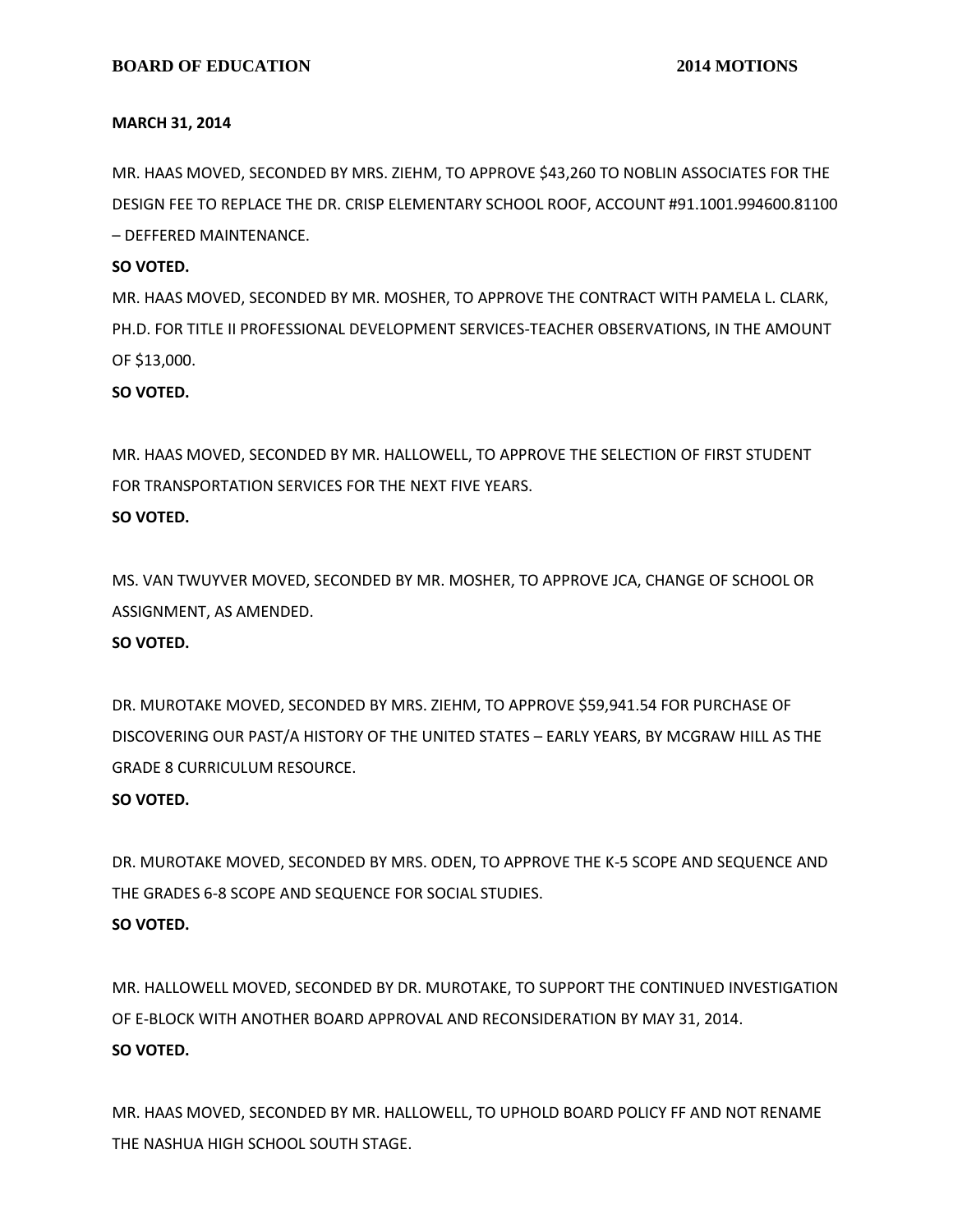**SO VOTED.**

MR. HALLOWELL MOVED, SECONDED BY MRS. ZIEHM, TO ACCEPT THE \$5,000 GIFT DONATION TO THE ELEMENTARY CLASSROOM LIBRARY CAMPAIGN FROM BAE SYSTEMS, INC., \$2,500 TO FAIRGROUNDS ELEMENTARY SCHOOL AND \$2,500 TO LEDGE STREET ELEMENTARY SCHOOL.

### **SO VOTED.**

MRS. ZIEHM MOVED, SECONDED BY MRS. ODEN, TO DELAY SMARTER BALANCED ASSESSMENT TESTING FOR THE TIME PERIOD OF TWO YEARS.

**Motion Tabled.**

# **MARCH 25, 2014 (Budget)**

MR. HALLOWELL MOVED, SECONDED BY MR. FARRINGTON TO ELIMINATE ONE CURRICULUM SPECIALIST FOR A REDUCTION OF \$78,902. **SO VOTED BY ROLL CALL**. (6-2; Nay: Dr. Murotake, Ms. Muise)

MR. FARRINGTON MOVED, SECONDED BY MS. ODEN TO REDUCE THE BUDGET BY \$1,500 BY

ELIMINATING THE P.E. HEAD TEACHING STIPEND.

**SO VOTED.** (5-3)

MR. FARRINGTON MOVED, SECONDED BY MR. HALLOWELL TO REDUCE THE BUDGET BY \$9,163 REPRESENTING 2/10TH OF A GUIDANCE POSITION.

# **SO VOTED.**

DR. MUROTAKE MOVED, SECONDED BY MRS. ZIEHM TO ADD \$91,630 TO THE REVENUE CURRENTLY RAISED FROM ATHLETIC FEES (\$148,000), TO BE ARRANGED BASED ON ADMINISTRATION'S RECOMMENDATION.

**Motion Fails.** (1-7; Yea: Dr. Murotake)

# **MARCH 22, 2014 (Budget)**

MR. FARRINGTON MOVED, SECONDED BY MR. MOSHER TO APPROVE A REDUCTION OF \$661,029 IN THE PERSONNEL SALARY LINE FROM THE SUPERINTENDENT'S ORIGINAL FY2015 BUDGET, TO CORRECT 15 MISCODED POSITIONS.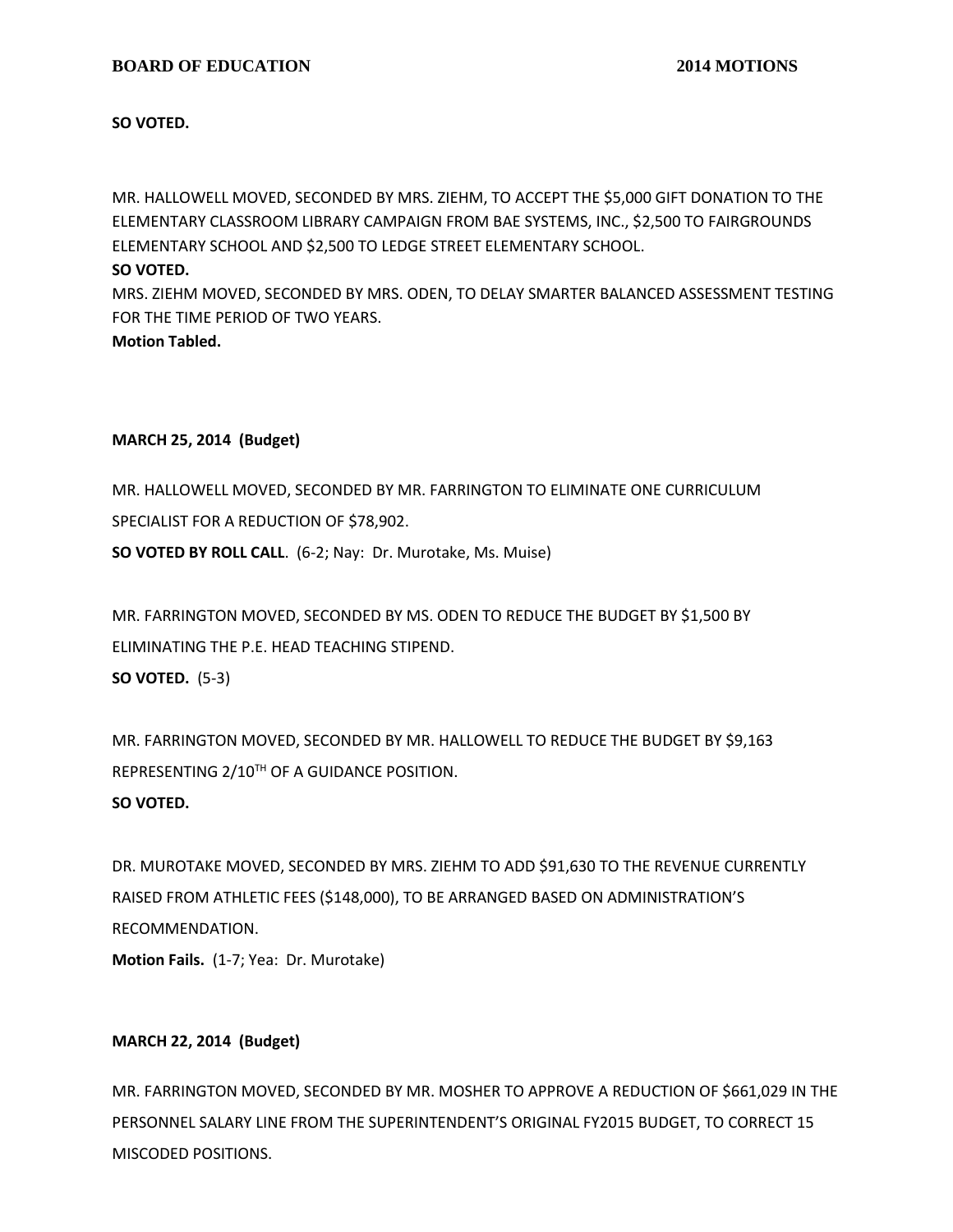**SO VOTED.**

MR. FARRINGTON MOVED, SECONDED BY MRS. ZIEHM TO APPROVE ADDING \$95, 371 TO THE SUPERINTENDENT'S ORIGINAL FY2015 .BUDGET, FOR A CORRECTION IN THE CUSTODIAN LINE. **SO VOTED.**

MR. FARRINGTON MOVED, SECONDED MRS. ZIEHM BY TO APPROVE A REDUCTION OF \$460,000 FROM THE TRANSPORTATION LINE FROM THE SUPERINTENDENT'S ORIGINAL FY2015 BUDGET. **SO VOTED.**

MR. FARRINGTON MOVED, SECONDED BY MRS. ZIEHM TO APPROVE ADDING \$20,250 TO THE SUPERINTENDENT'S ORIGINAL FY2015 BUDGET, FOR THE SATURDAY PROGRAM. **SO VOTED.**

MR. HALLOWELL MOVED, SECONDED BY MR. MOSHER TO ELIMINATE ONE HIGH SCHOOL TECHNICAL INTEGRATION ASSISTANT, FOR A REDUCTION OF \$19,980. **SO VOTED.**

DR. MUROTAKE MOVED, SECONDED BY MRS. ZIEHM THAT ATHLETIC FEES BE USED TO DEFRAY 35% OF BOTH MIDDLE SCHOOL AND HIGH SCHOOL ATHLETIC COSTS FOR A TOTAL IMPACT OF \$366,000 AND A REDUCTION IN THE BUDGET OF \$216,545.

# **Motion Tabled.**

MR. FARRINGTON MOVED, SECONDED BY MRS. ZIEHM TO REDUCE THE BUDGET BY \$46,000 FOR THE OGAP TRAINING.

MR. HAAS MOVED, SECONDED BY MR. FARRINGTON TO AMEND THE MOTION, TO DIRECT ADMINISTRATION TO UTILIZE TITLE II FUNDING TO PROVIDE THE OGAP TRAINING. **SO VOTED.**

# *Voting on Main Motion as Amended:*

MR. FARRINGTON MOVED, SECONDED BY MRS. ZIEHM TO REDUCE THE BUDGET BY \$46,000 FOR THE OGAP TRAINING AND DIRECT ADMINISTRATION TO UTILIZE TITLE II FUNDING TO PROVIDE THE OGAP TRAINING.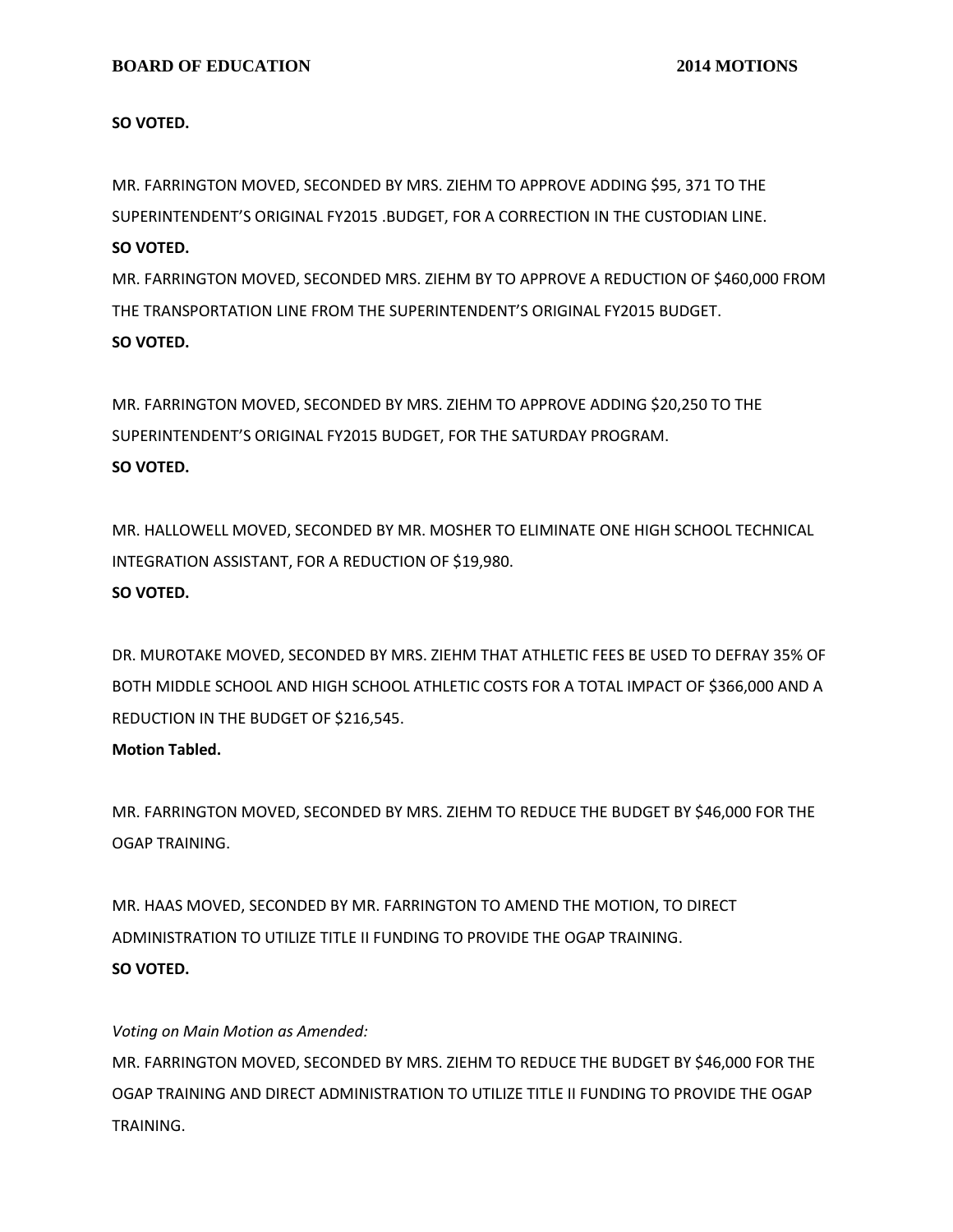## **BOARD OF EDUCATION** 2014 MOTIONS

**SO VOTED.**

MR. HALLOWELL MOVED, SECONDED BY MRS. ZIEHM TO REDUCE TWO HIGH SCHOOL SECRETARIES FOR A SAVINGS OF \$55,828.

## **SO VOTED.**

MRS. ZIEHM MOVED, SECONDED BY DR. MUROTAKE TO REDUCE SCHOOL ALLOCATIONS BY \$200,000.

MR. FARRINGTON MOVED, SECONDED BY MRS. ZIEHM TO AMEND THE MOTION TO REDUCE SCHOOL ALLOCATIONS BY \$100,000.

#### **SO VOTED.**

*Voting on Amended Motion:*

MRS. ZIEHM MOVED, SECONDED BY DR. MUROTAKE TO REDUCE SCHOOL ALLOCATIONS BY \$100,000. **SO VOTED.**

DR. MUROTAKE MOVED, SECONDED BY MS. VAN TWUYVER TO REDUCE THE TECHNOLOGY HARDWARE BUDGET BY \$50,000 OF NON-PERSONNEL REDUCTIONS. **SO VOTED.**

MR. HALLOWELL MOVED, SECONDED BY MRS. ZIEHM TO ELIMINATE THE CAREER CENTER COORDINATOR FOR A REDUCTION OF \$38,438. **SO VOTED.**

MR. HALLOWELL MOVED, SECONDED BY MRS. ZIEHM TO REDUCE THE INCREASED MIDDLE SCHOOL CLASS LIBRARIES' ALLOCATION BY \$30,000.

# **SO VOTED.**

MS. VAN TWUYVER MOVED, SECONDED BY MRS. ZIEHM TO DECREASE ELEMENTARY CLASSROOM LIBRARY BOOKS FOR A REDUCTION OF \$65,000.

**Motion Failed by Roll Call.** (2-7; Yes: Mr. Mosher, Ms. Van Twuyver)

MR. HALLOWELL MOVED, SECONDED BY MR. FARRINGTON TO ELIMINATE THE ADDITION OF THE PART-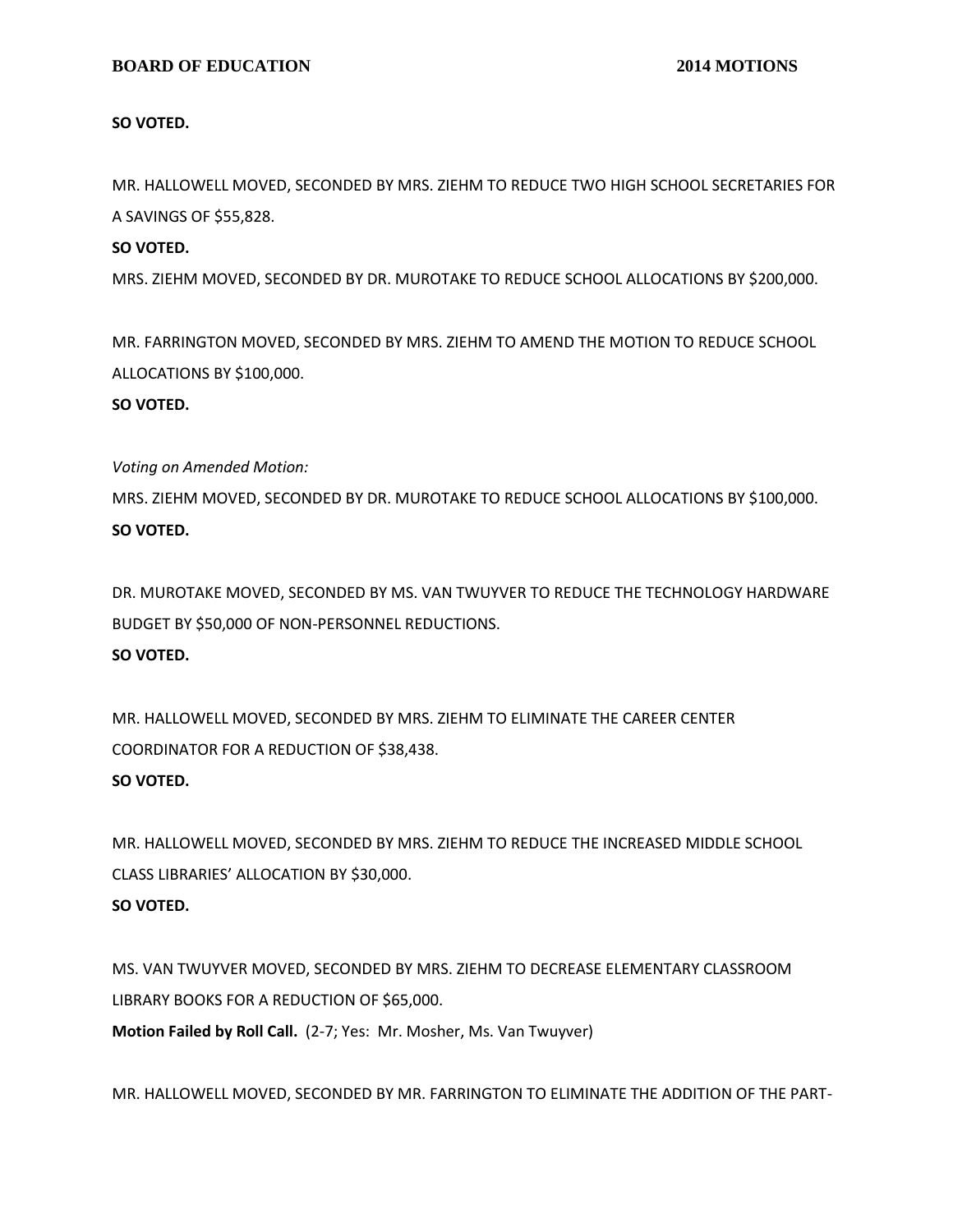TIME ELL SUPPORT TEACHER, FOR A REDUCTION OF \$22,908. **SO VOTED.**

#### **MARCH 10, 2014**

MRS. ZIEHM MOVED, SECONDED BY MS. VAN TWUYVER TO APPROVE THE AIR FORCE JUNIOR ROTC MEMORANDUM OF UNDERSTANDING.

# **SO VOTED.**

MRS. ZIEHM MOVED, SECONDED BY MS. VAN TWUYVER TO APPROVE MARIANNE BUSTEED AS PRINCIPAL, NASHUA HIGH SCHOOL NORTH, FOR THE 2014-15 SCHOOL YEAR, AT A SALARY OF \$103,000.

**SO VOTED.**

MRS. ZIEHM MOVED, SECONDED BY MR. HAAS TO APPROVE REVISING THE TRANSPORTATION SECRETARIAL POSITION FROM SCHEDULE 1 TO SCHEDULE 3. **SO VOTED.**

MR. HALLOWELL MOVED, SECONDED BY MRS. ZIEHM SUPPORT THE REVISED MAKEUP OF THE JSSBC TO BE 10 MEMBERS, 5 FROM EACH BOARD.

# **SO VOTED.**

MR. HAAS MOVED, SECONDED BY MS. ODEN TO APPROVE THE 21<sup>ST</sup> CENTURY GRANT APPLICATION TO THE NH DEPARTMENT OF EDUCATION, TO CONTINUE MIDDLE SCHOOL EXTENDED DAY PROGRAMMING, AT \$1 MILLION OVER FIVE YEARS.

# **SO VOTED.**

MR. HALLOWELL MOVED, SECONDED BY MS. MUISE THAT THE BOARD NOT SUPPORT AN APPLICATION FOR THE BLENDED INSTRUCTION AT ELM STREET MIDDLE SCHOOL. **SO VOTED.**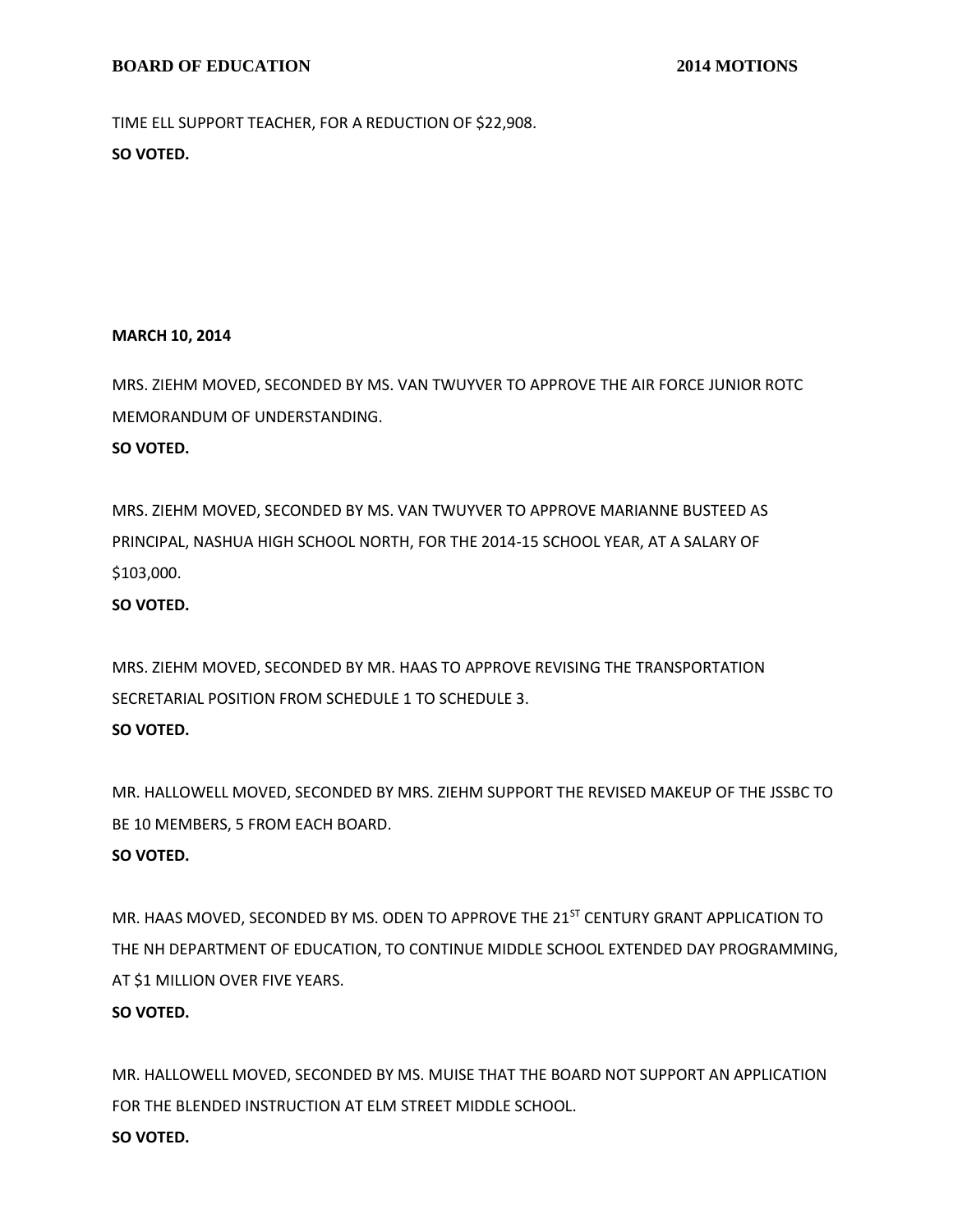### **FEBRUARY 19, 2014**

MR. HAAS MOVED, SECONDED BY MS. VAN TWUYVER TO APPROVE THE 2014-2015 SCHOOL CALENDAR AS PRESENTED.

# **FEBRUARY 10, 2014**

MRS. ZIEHM MOVED, SECONDED BY DR. MUROTAKE TO AMEND THE MOTION BY DELETING THE SENTENCE, "THE WORD OPTIONAL SHOULD STAND OUT IN BOLD LETTERS." AND CHANGING THE NEXT TO LAST SENTENCE TO, "A COPY OF THE LETTER SHOULD BE TRANSLATED FOR FAMILIES, AND IF THAT IS NOT POSSIBLE, A TRANSLATOR, WHEN POSSIBLE, WILL SPEAK…"

# **SO VOTED UNANIMOUSLY, BY ROLL CALL.**

MR. HALLOWELL MOVED, SECONDED BY TO AMEND THE MOTION BY DELETING, "…AS WELL AS INFORMATION INFORMING PARENTS AS TO WHAT STUDENTS WILL BE DOING IN SCHOOL THAT CHOOSE TO OP OUT OF THE FIELD TEST."

**SO VOTED BY ROLL CALL.** (6-3; Nay: Ms. Oden, Ms. Muise, Mrs. Ziehm)

*Voting on the Main Motion as Amended:*

MS. ODEN MOVED, SECONDED BY MRS. ZIEHM THAT THE LETTER ADMINISTRATION SENDS HOME WITH STUDENTS FROM THE SIX NASHUA SCHOOLS PARTICIPATING IN THE SMARTER BALANCED FIELD TEST, MAKES CLEAR TO PARENTS IN THE FIRST PARAGRAPH THAT THE TEST IS ASSOCIATED WITH THE COMMON CORE AND IS OPTIONAL FOR STUDENTS. FURTHERMORE, THE APPROXIMATE AMOUNT OF TIME THAT IT WILL TAKE STUDENTS TO COMPLETE THE TEST SHOULD BE STATED. A COPY OF THE LETTER SHOULD BE TRANSLATED FOR FAMILIES AND IF THAT IS NOT POSSIBLE, A TRANSLATOR, WHEN POSSIBLE, WILL SPEAK WITH A PARENT TO EXPLAIN THE FACT THAT THE STUDENT IS NOT OBLIGATED TO TAKE PART IN THE FIELD TEST. FINALLY, PARENTS SHOULD BE TOLD THAT THIS FIELD TEST DOES NOT GIVE ANY INFORMATION AS TO HOW THEIR STUDENT IS PROGRESSING IN SCHOOL**. SO VOTED BY ROLL CALL.** (6-3; Nay: Mr. Hallowell, Mr. Mosher, Mr. Haas)

MR. HALLOWELL MOVED, SECONDED BY MS. VAN TWUYVER TO SUPPORT ORDINANCE O-14-007. **SO VOTED UNANIMOUSLY BY ROLL CALL.**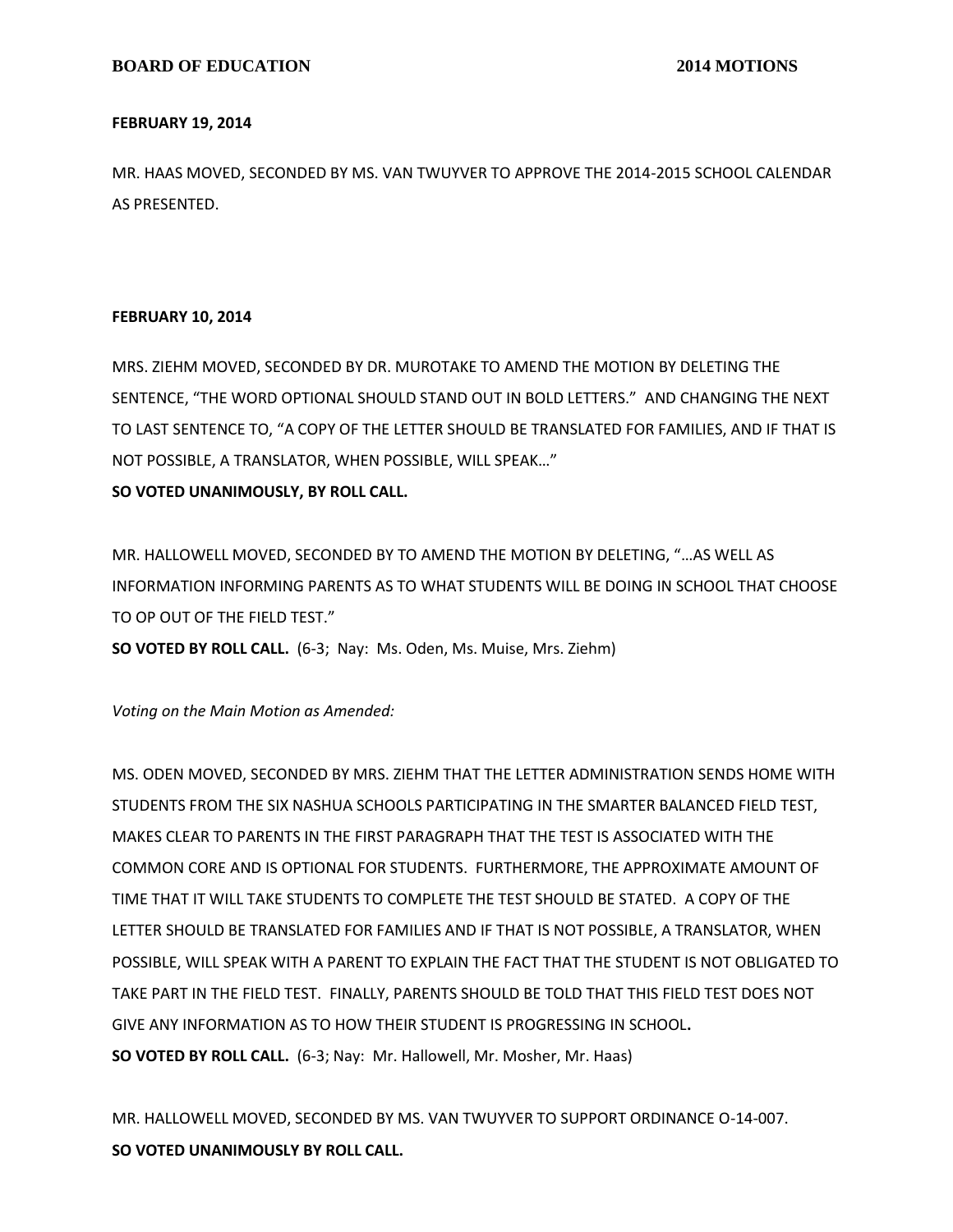DR. MUROTAKE MOVED, SECONDED BY MR. HALLOWELL TO APPROVE THE INSTRUCTIONAL TECHNOLOGY COMMITTEE 2014 DRAFT, AS PRESENTED BY ADMINISTRATION. **SO VOTED UNANIMOUSLY BY ROLL CALL.**

## **JANUARY 27, 2014**

MR. HAAS MOVED, SECONDED BY MR. HALLOWELL TO APPROVE THE PROPOSED LANGUAGE FOR AN ORDINANCE PROHIBITING PARKING ON NASHUA SCHOOL DISTRICT PROPERTY, EXCEPT AS PERMITTED. **SO VOTED.**

MR. HAAS MOVED, SECONDED BY MR. HALLOWELL TO APPROVE THE CONTRACT WITH GALE ASSOCIATES IN AN AMOUNT NOT TO EXCEED \$18,250 PLUS REIMBURSABLES NOT TO EXCEED \$22,500, FOR A TOTAL OF \$40,750 TO TEST THE NHS SOUTH GYM FLOOR. ALL FUNDS TO COME FROM DEFERRED MAINTENANCE.

# **SO VOTED.**

MR. HAAS MOVED, SECONDED BY MR. HALLOWELL TO APPROVE TWO BOILER CONTROLLERS FROM NORTHEAST MECHANICAL FOR NHS SOUTH, FOR A TOTAL COST OF \$54,250 FROM DEFERRED MAINTENANCE.

# **SO VOTED.**

MR. HAS MOVED, SECONDED BY MR. HALLOWELL TO APPROVE THE CULINARY ARTS CAPITAL RESERVE REQUEST IN AN AMOUNT NOT TO EXCEED \$65,131 FOR CULINARY DEPARTMENT EQUIPMENT PURCHASE FROM KITTEREDGE EQUIPMENT. **SO VOTED.**

MRS. ZIEHM MOVED, SECONDED BY MS. ODEN TO APPROVE THE REVISED PERSONNEL RECOMMENDATIONS DATED JANUARY 27, 2014. **SO VOTED.**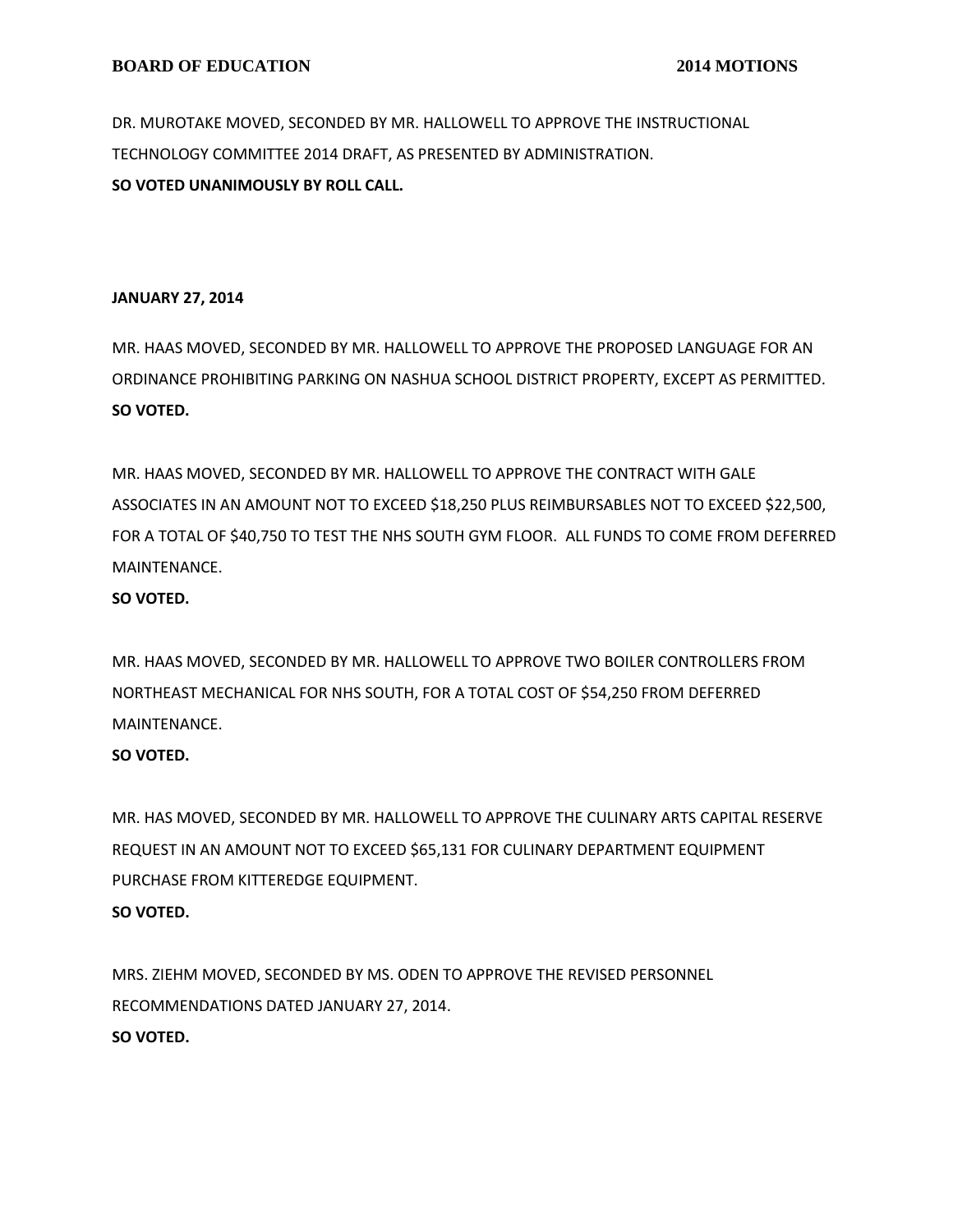MR. HALLOWELL MOVED, SECONDED BY MR. HAAS, TO APPROVE THE NTU SIDEBAR AGREEMENT WITH DENTAL INSURANCE LANGUAGE CHANGES MODIFICATIONS. **SO VOTED.**

MR. HALLOWELL MOVED, SECONDED BY MS. VAN TWUYVER TO APPROVE THE AGREEMENT BETWEEN THE NASHUA BOARD OF EDUCATION AND UNIT D, FOOD SERVICE WORKERS, NASHUA TEACHERS' UNION, LOCAL 1044, AFT, AFL-CIO, SEPTEMBER 1, 2013 THROUGH AUGUST 31, 2015. **SO VOTED.**

MRS. ZIEHM MOVED, SECONDED BY MR. HALLOWELL TO APPROVE, THAT THE COMPOSITION OF THE NEW BARGAINING UNIT FOR NASHUA ASSOCIATION OF SCHOOL PRINCIPALS IS APPROPRIATE. **SO VOTED.**

DR. MUROTAKE MOVED, SECONDED BY MS. ODEN TO AMEND THE MOTION TO CHANGE "PILOT TEST" TO "FIELD TEST" THROUGHOUT THE MOTION.

# **SO VOTED.**

MS. ODEN MOVED, SECONDED BY MRS. ZIEHM THAT THE LETTER ADMINISTRATION SENDS HOME WITH STUDENTS FROM THE SIX NASHUA SCHOOLS PARTICIPATING IN THE SMARTER BALANCED FIELD TEST, MAKES CLEAR TO PARENTS IN THE FIRST PARAGRAPH THAT THE TEST IS ASSOCIATED WITH THE COMMON CORE AND IS OPTIONAL FOR STUDENTS. THE WORD OPTIONAL SHOULD STAND OUT IN BOLD LETTERS. FURTHERMORE, THE APPROXIMATE AMOUNT OF TIME THAT IT WILL TAKE STUDENTS TO COMPLETE THE TEST SHOULD BE STATED, AS WELL AS INFORMATION INFORMING PARENTS AS TO WHAT STUDENTS WILL BE DOING IN SCHOOL THAT CHOOSE TO OP OUT OF THE FIELD TEST. A COPY OF THE LETTER SHOULD BE TRANSLATED FOR ALL ELL FAMILIES AND IF THAT IS NOT POSSIBLE, A TRANSLATOR MUST SPEAK WITH A PARENT TO EXPLAIN THE FACT THAT THE STUDENT IS NOT OBLIGATED TO TAKE PART IN THE FIELD TEST. FINALLY, PARENTS SHOULD BE TOLD THAT THIS FIELD TEST DOES NOT GIVE ANY INFORMATION AS TO HOW THEIR STUDENT IS PROGRESSING IN SCHOOL. **Motion to Table this motion voted by roll call.** (7-1; Nay: Mrs. Ziehm)

MS. MUISE MOVED, SECONDED BY MRS. ZIEHM TO DELAY ANY PILOT OF A COMPETENCY BASED GRADING SYSTEM FOR THE SECOND SEMESTER OF THE 2013-2014 SCHOOL YEAR AT EITHER NHS NORTH OR NHS SOUTH, UNTIL THERE CAN BE A CONTROLLED PILOT WITH COURSES THAT HAVE CLEARLY